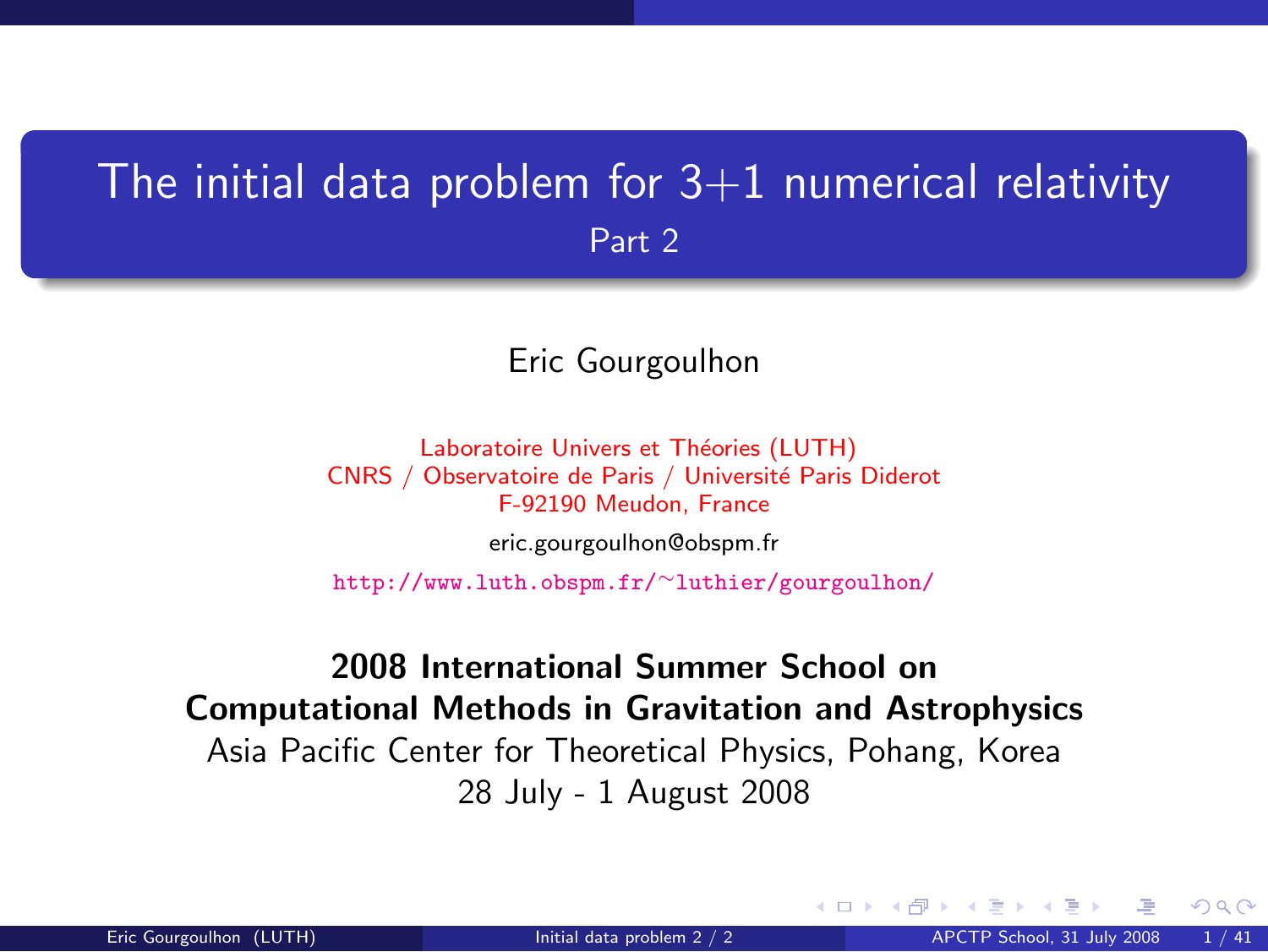- [Helical symmetry for binary systems](#page-2-0)
- [Initial data for orbiting binary black holes](#page-8-0)
- [Initial data for orbiting binary neutron stars](#page-25-0)
- [Initial data for orbiting black hole neutron star systems](#page-33-0)
- [References for lectures 1-3](#page-37-0)

**← ロ ▶ → イ 同 →**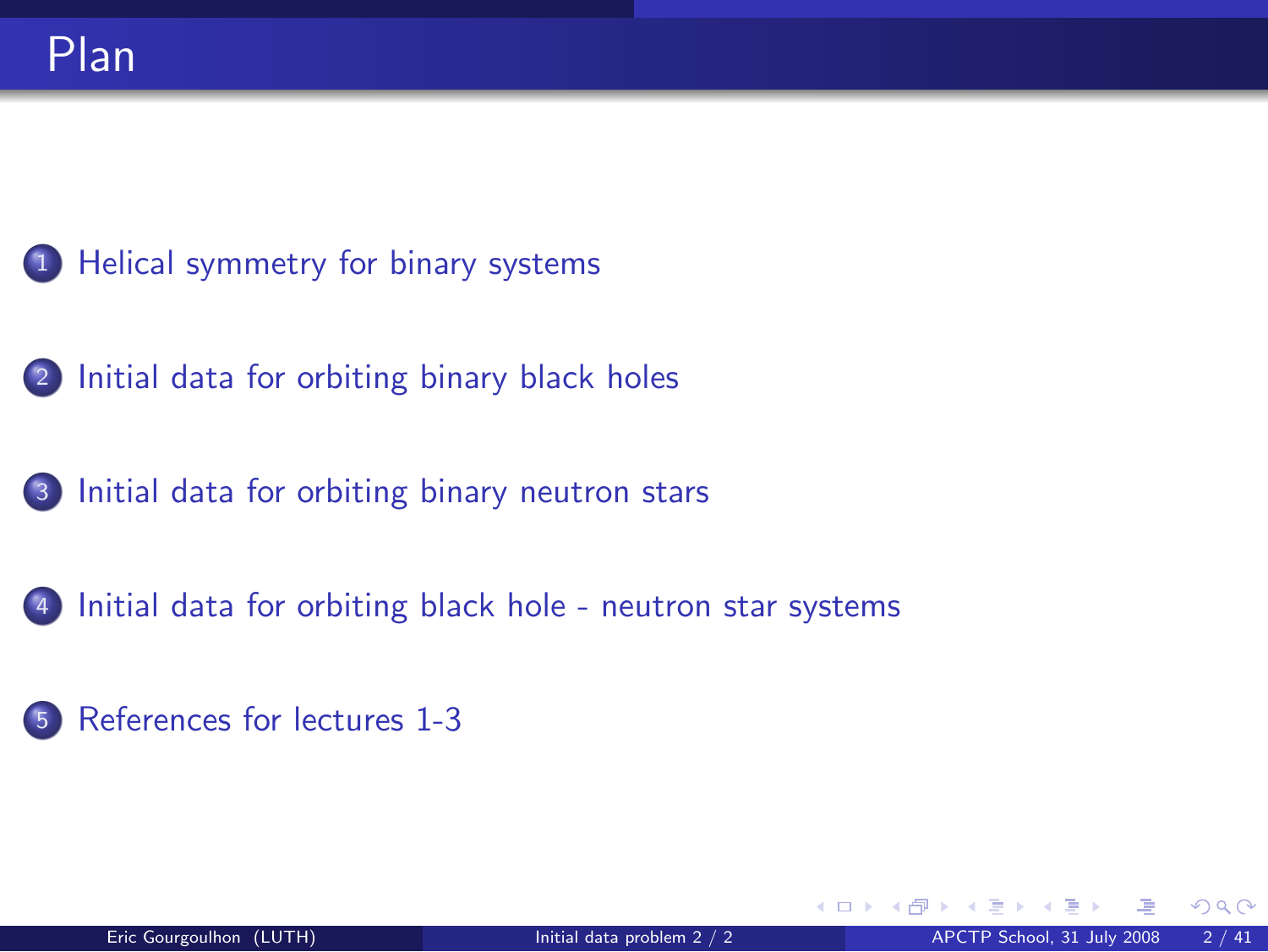## **Outline**

### <sup>1</sup> [Helical symmetry for binary systems](#page-2-0)

- <sup>2</sup> [Initial data for orbiting binary black holes](#page-8-0)
- <sup>3</sup> [Initial data for orbiting binary neutron stars](#page-25-0)
- [Initial data for orbiting black hole neutron star systems](#page-33-0)
- <sup>5</sup> [References for lectures 1-3](#page-37-0)

<span id="page-2-0"></span> $\Omega$ 

**←ロ ▶ ← イ 同 →**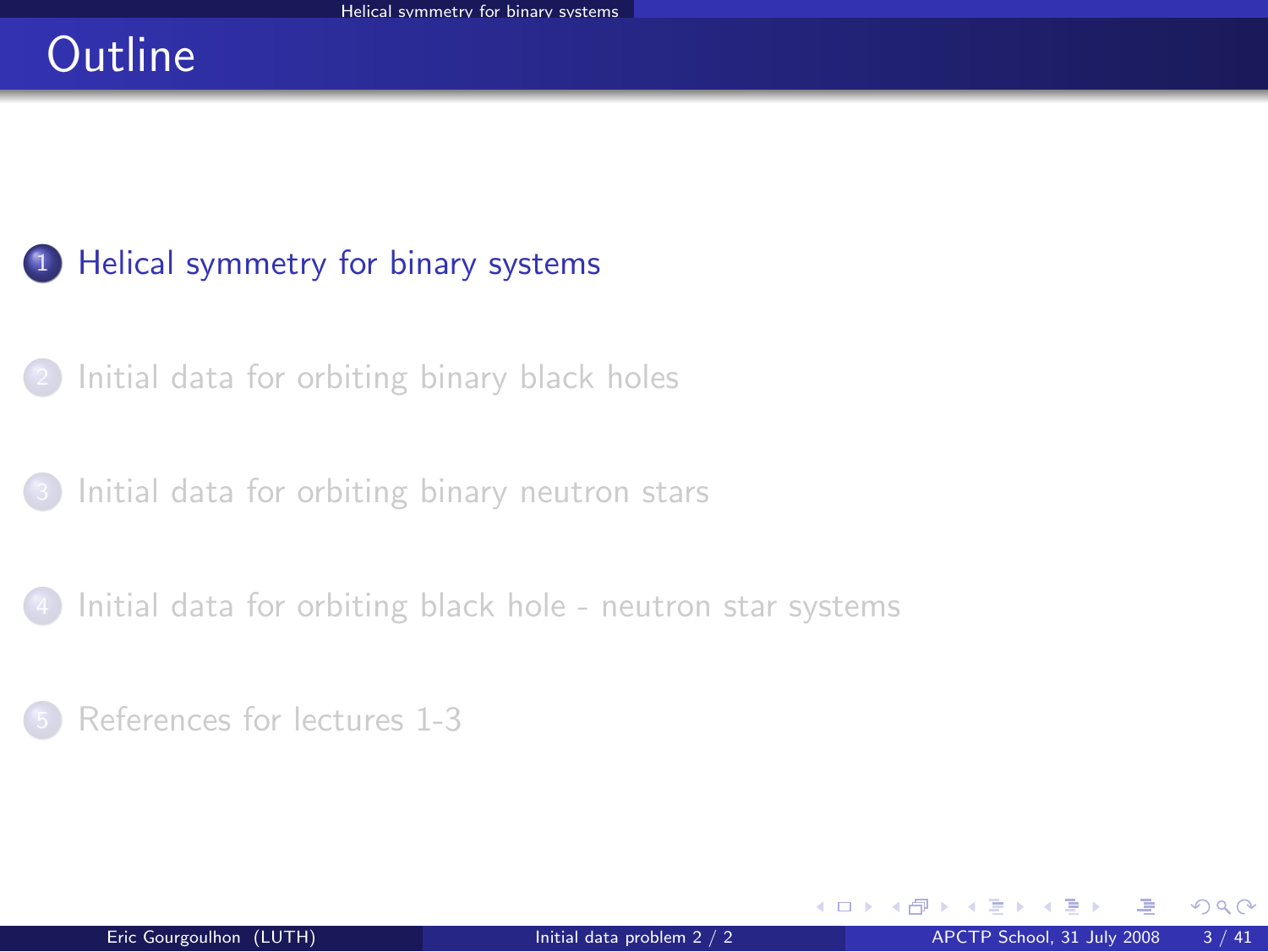## Helical symmetry for binary systems

**Physical assumption:** when the two objects are sufficiently far apart, the radiation reaction can be neglected  $\Rightarrow$  closed orbits Gravitational radiation reaction circularizes the orbits  $\Rightarrow$  circular orbits Geometrical translation: spacetime possesses some helical symmetry



#### Helical Killing vector ξ:

(i) timelike near the system, (ii) spacelike far from it, but such that ∃ a smaller  $T > 0$  such that the separation between any point  $P$  and and its image  $\chi_T(P)$  under the symmetry group is timelike [\[Bonazzola, Gourgoulhon & Marck, PRD](http://prola.aps.org/abstract/PRD/v56/i12/p7740_1) 56, 7740 (1997)] [\[Friedman, Uryu & Shibata, PRD](http://publish.aps.org/abstract/PRD/v65/e064035) 65, 064035 (2002)]

**←ロ ▶ ← イ 同 →**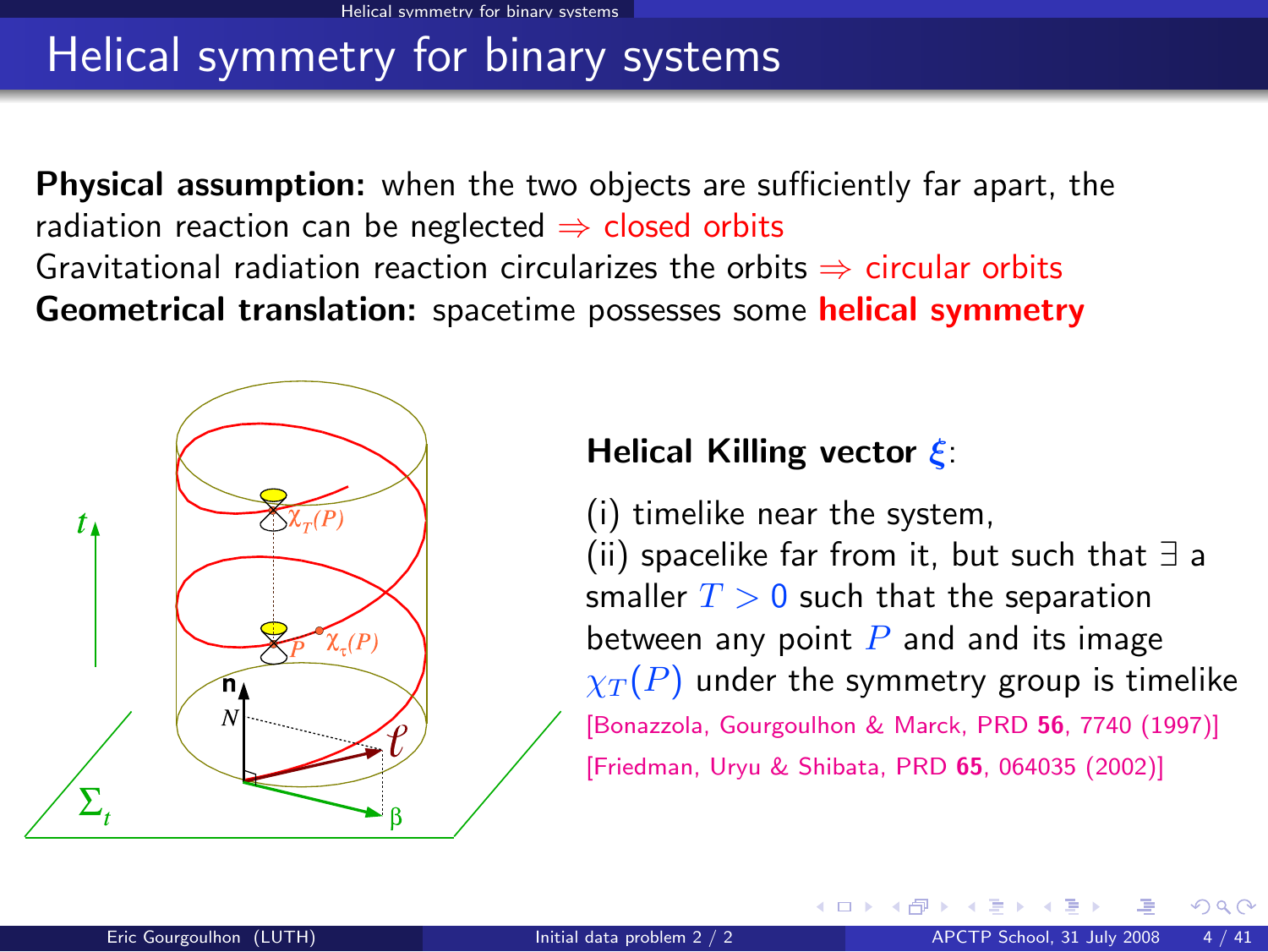## Helical symmetry: discussion

Helical symmetry is exact

- in Newtonian gravity and in 2nd order Post-Newtonian gravity
- in the Isenberg-Wilson-Mathews approximation to General Relativity [\[Baumgarte et al., PRL](http://prola.aps.org/abstract/PRL/v79/i7/p1182_1) 79, 1182 (1997)]
- in general relativity for a non-axisymmetric system (binary) only with standing gravitational waves [\[Detweiler, PRD](#page-0-1) 50, 4929 (1994)]

A spacetime with a helical Killing vector and standing gravitational waves cannot be asymptotically flat in full GR [\[Gibbons & Stewart 1983\]](#page-0-1).

 $\Omega$ 

**K ロ ▶ K 何 ▶ K 手**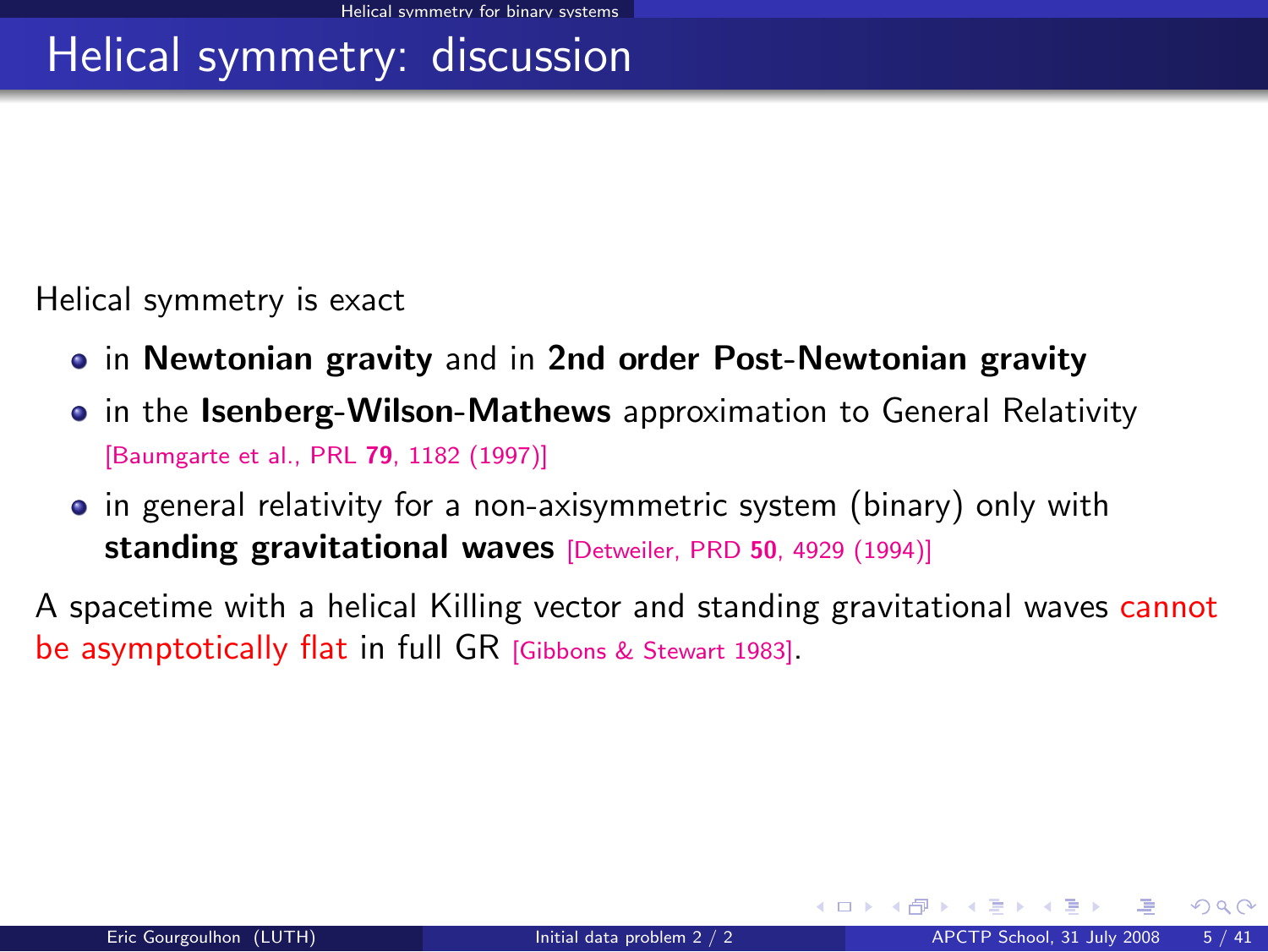# Helical symmetry and extended conformal thin sandwich (XCTS)

Choose coordinates  $(t, x^i)$  adapted to the helical Killing vector:  $\frac{\partial}{\partial t} = \xi$ .  $\implies$  the "velocity" part of the freely specifiable data of the XCTS approach is fully determined:

$$
\dot{\tilde{\gamma}}^{ij} = \frac{\partial \tilde{\gamma}^{ij}}{\partial t} = 0 \quad \text{and} \quad \boxed{\dot{K} = \frac{\partial K}{\partial t} = 0}
$$

No such direct translation of helical symmetry in the CTT scheme

In addition, choose maximal slicing  $K = 0$ The XCTS system becomes then

$$
\tilde{D}_{i}\tilde{D}^{i}\Psi - \frac{\tilde{R}}{8}\Psi + \frac{1}{8}\hat{A}_{ij}\hat{A}^{ij}\Psi^{-7} + 2\pi \tilde{E}\Psi^{-3} = 0
$$
\n
$$
\tilde{D}_{j}\left(\frac{1}{\tilde{N}}(\tilde{L}\beta)^{ij}\right) = 16\pi \tilde{p}^{i}
$$
\n
$$
\tilde{D}_{i}\tilde{D}^{i}(\tilde{N}\Psi^{7}) - (\tilde{N}\Psi^{7})\left[\frac{1}{8}\tilde{R} + \frac{7}{8}\hat{A}_{ij}\hat{A}^{ij}\Psi^{-8} + 2\pi(\tilde{E} + 2\tilde{S})\Psi^{-4}\right] = 0
$$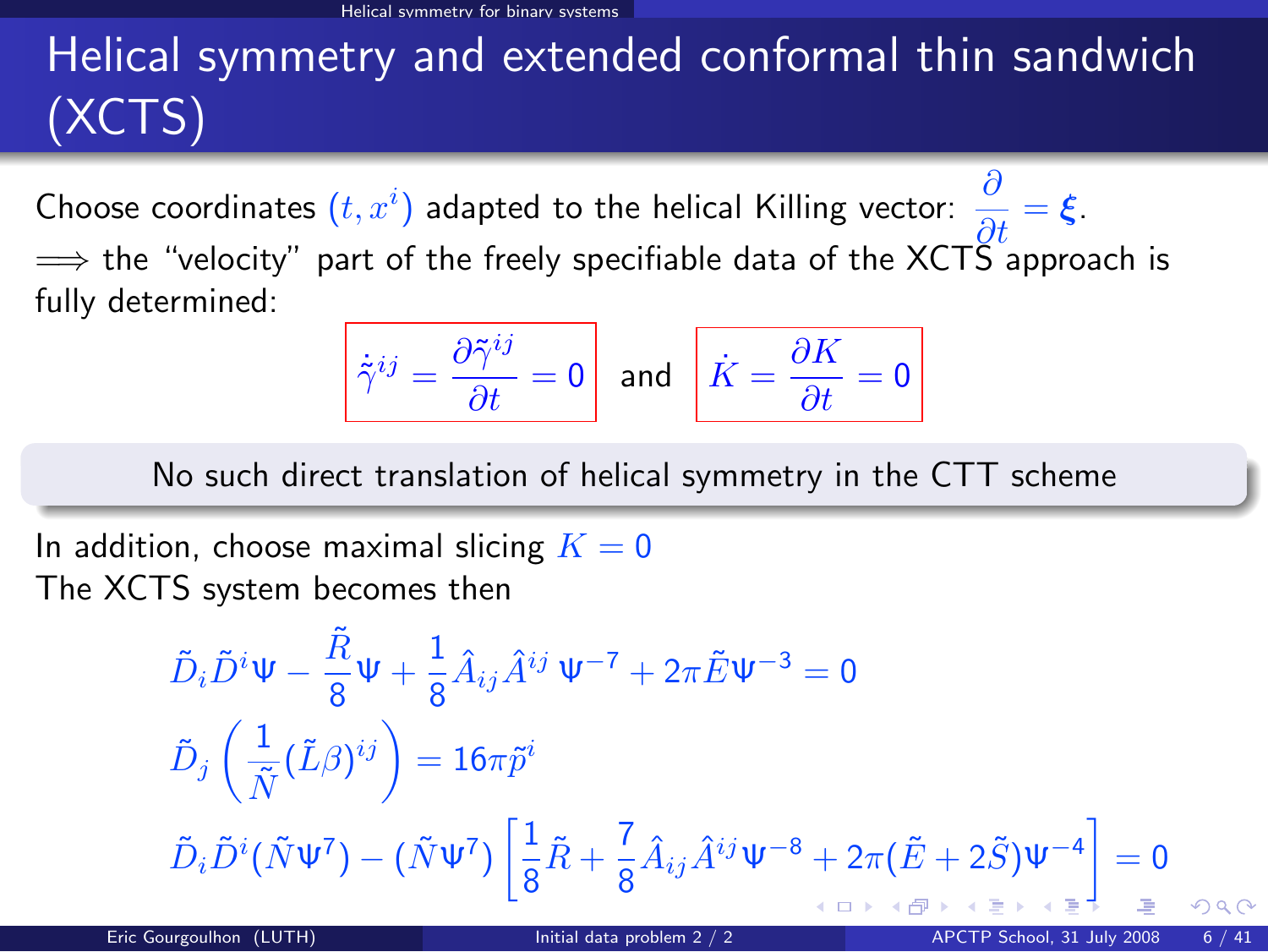# Helical symmetry and extended conformal thin sandwich (XCTS)

**Case of flat conformal metric:** if one choose, as part of free data,  $\tilde{\gamma}_{ij} = f_{ij}$ , the helical-symmetry XCTS equations reduce to

$$
\Delta \Psi + \frac{1}{8} \hat{A}_{ij} \hat{A}^{ij} \Psi^{-7} + 2\pi \tilde{E} \Psi^{-3} = 0
$$
  
\n
$$
\Delta \beta^{i} + \frac{1}{3} \mathcal{D}^{i} \mathcal{D}_{j} \beta^{j} - (L\beta)^{ij} \tilde{D}_{j} \ln \tilde{N} = 16\pi \tilde{N} \tilde{p}^{i}
$$
  
\n
$$
\Delta (\tilde{N} \Psi^{7}) - (\tilde{N} \Psi^{7}) \left[ \frac{7}{8} \hat{A}_{ij} \hat{A}^{ij} \Psi^{-8} + 2\pi (\tilde{E} + 2\tilde{S}) \Psi^{-4} \right] = 0
$$

 $\Delta:=\mathcal{D}_i\mathcal{D}^i$  flat Laplacian,  $\mathcal{D}_i$  flat connection  $(\mathcal{D}_i=\partial_i$  in Cartesian coord.),  $\hat{A}^{ij} = \frac{1}{\sigma^2}$  $\frac{1}{2\tilde{N}}(L\beta)^{ij},\ \ \ (L\beta)^{ij}:=\mathcal{D}^i\beta^j+\mathcal{D}^j\beta^i-\frac{2}{3}$  $\frac{2}{3}\mathcal{D}_k\beta^k f^{ij}$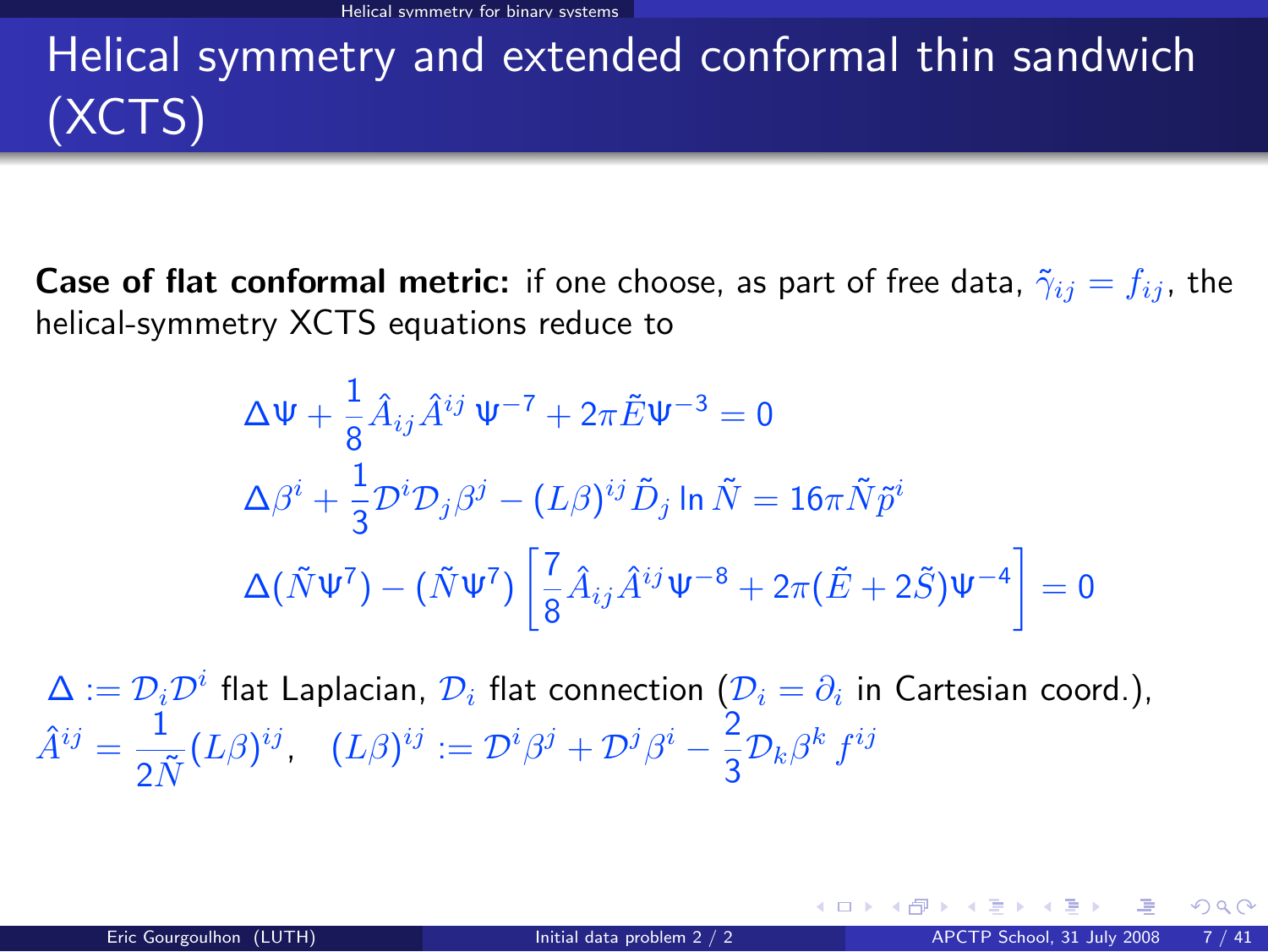## Helical symmetry and IWM approximation

Isenberg-Wilson-Mathews approximation: waveless approximation to General Relativity based on a conformally flat spatial metric:  $|\gamma = \Psi^4 f|$ [\[Isenberg \(1978\)\]](#page-0-1), [\[Wilson & Mathews \(1989\)\]](#page-0-1)  $\Rightarrow$  spacetime metric :  $ds^2=-N^2dt^2+\Psi^4f_{ij}(dx^i+\beta^i dt)(dx^j+\beta^j dt)$ Amounts to solve only 5 of the 10 Einstein equations:

- **Hamiltonian constraint**
- momentum constraint (3 equations)
- **•** trace of the evolution equation for the extrinsic curvature

Within the helical symmetry, the IWM equations reduce to the XCTS equations with choice  $\tilde{\gamma} = f$ 

#### but note

XCTS is not some approximation to general relativity (contrary to IWM): it provides exact initial data

 $\Omega$ 

**K ロ ▶ K 何 ▶ K 手**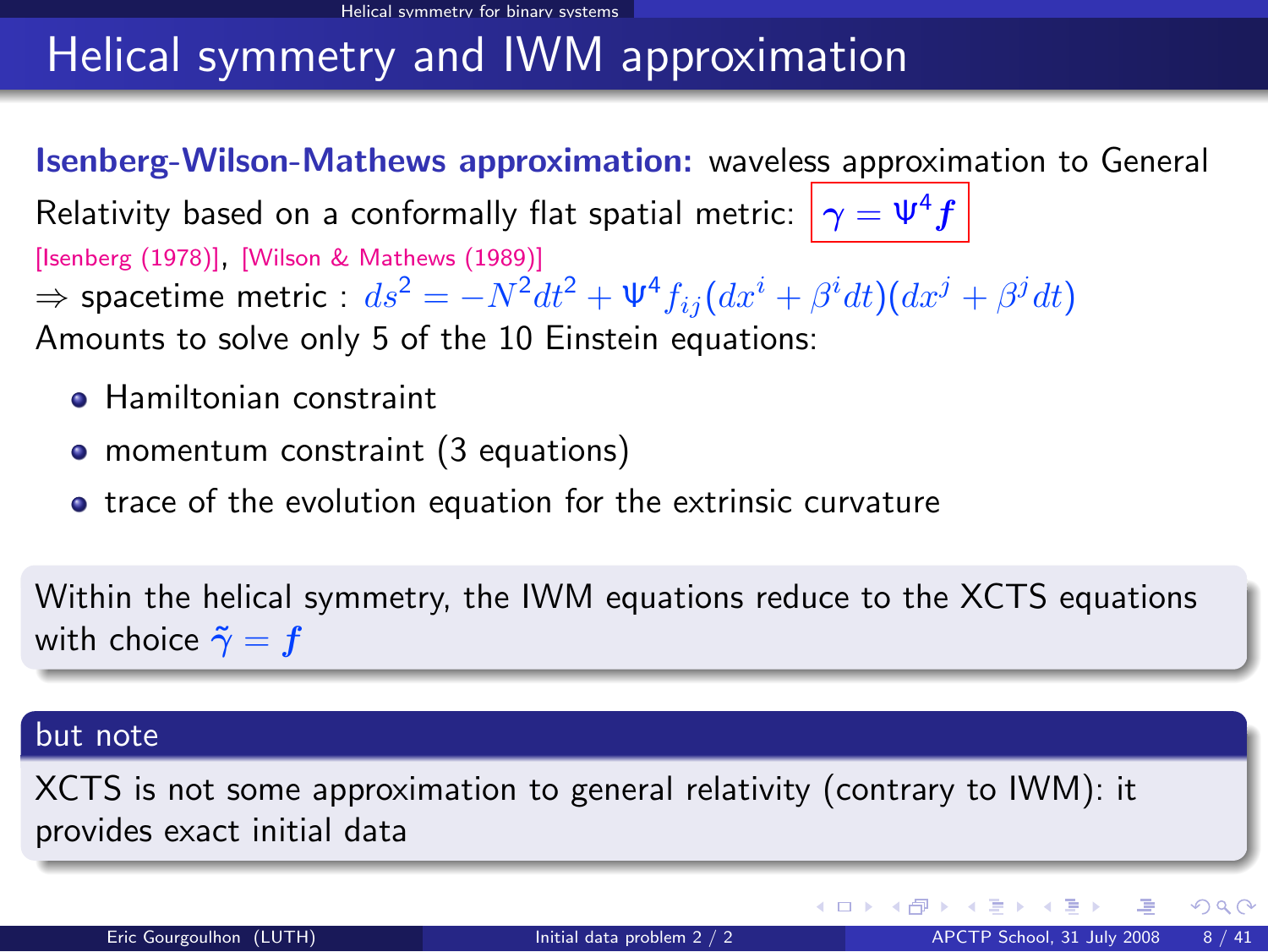### **Outline**



### <sup>2</sup> [Initial data for orbiting binary black holes](#page-8-0)

<sup>3</sup> [Initial data for orbiting binary neutron stars](#page-25-0)

[Initial data for orbiting black hole - neutron star systems](#page-33-0)

#### <sup>5</sup> [References for lectures 1-3](#page-37-0)

<span id="page-8-0"></span> $\Omega$ 

**←ロ ▶ ← イ 同 →**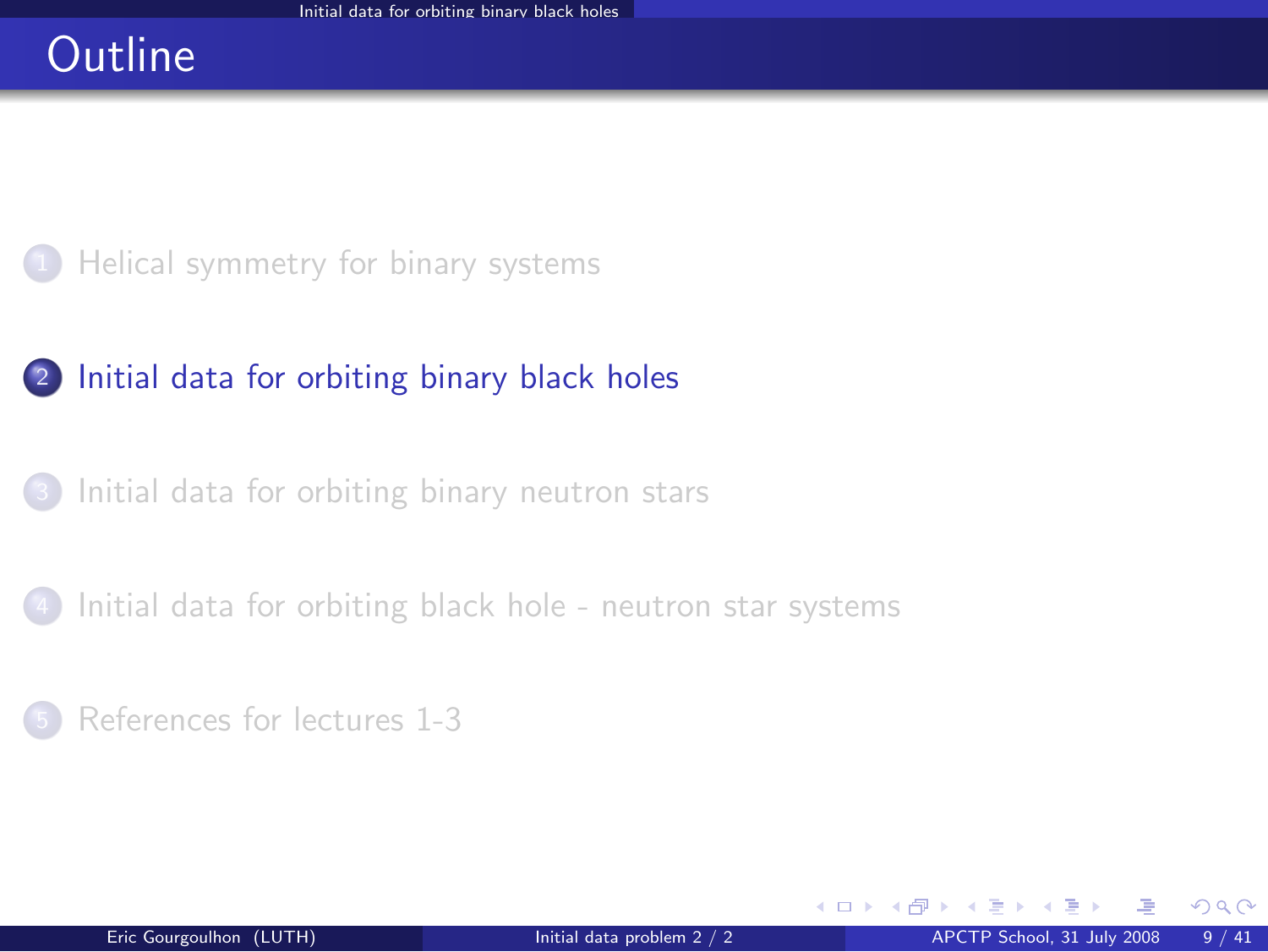## Basic framework

 $\partial_t = \xi$  helical Killing vector  $\Longrightarrow$  XCTS scheme with  $\dot{\tilde{\gamma}}^{ij} = 0$  and  $\dot{K} = 0$ 

**•** each black hole is a non-expanding horizon

Non-expanding horizon boundary conditions: (cf. Lecture 4)

$$
\bullet \ 4\tilde{s}^{i}\tilde{D}_{i}\Psi + \tilde{D}_{i}\tilde{s}^{i}\Psi + \frac{1}{2\tilde{N}}(\tilde{L}\beta)_{ij}\tilde{s}^{i}\tilde{s}^{j}\Psi^{-3} - \frac{2}{3}K\Psi^{3}\stackrel{S}{=} 0
$$

$$
\bullet\ \beta^{\perp}\stackrel{\mathcal{S}}{=}N
$$

 $V$  conformal Killing vector of  $\bm{\tilde q}$ , e.g.  $V\stackrel{\mathcal{S}}{=} \omega\,\partial_{\varphi_\star}\quad\, (\omega = \text{const})$ 

 $S = S_1$  or  $S_2$  (one the two excised surfaces),  $\tilde{q}$ : conformal induced metric on S

Hence  $\bm{\beta} \stackrel{\mathcal{S}}{=} \beta^\perp s - \bm{V}$  yields  $\left|\bm{\beta} \stackrel{\mathcal{S}}{=} N s - \omega \, \bm{\partial}_{\varphi_\star}\right|$ The remains to choose, for each hole,

- the lapse  $N$  (choice of foliation)
- the conformal Killing vector  $\partial_{\varphi_\star}$  on  $\mathcal S$  (choice of the direction of spin)
- the constant  $\omega$  (choice of spin amplitude, cf. be[low](#page-8-0)[\)](#page-10-0)

 $\Omega$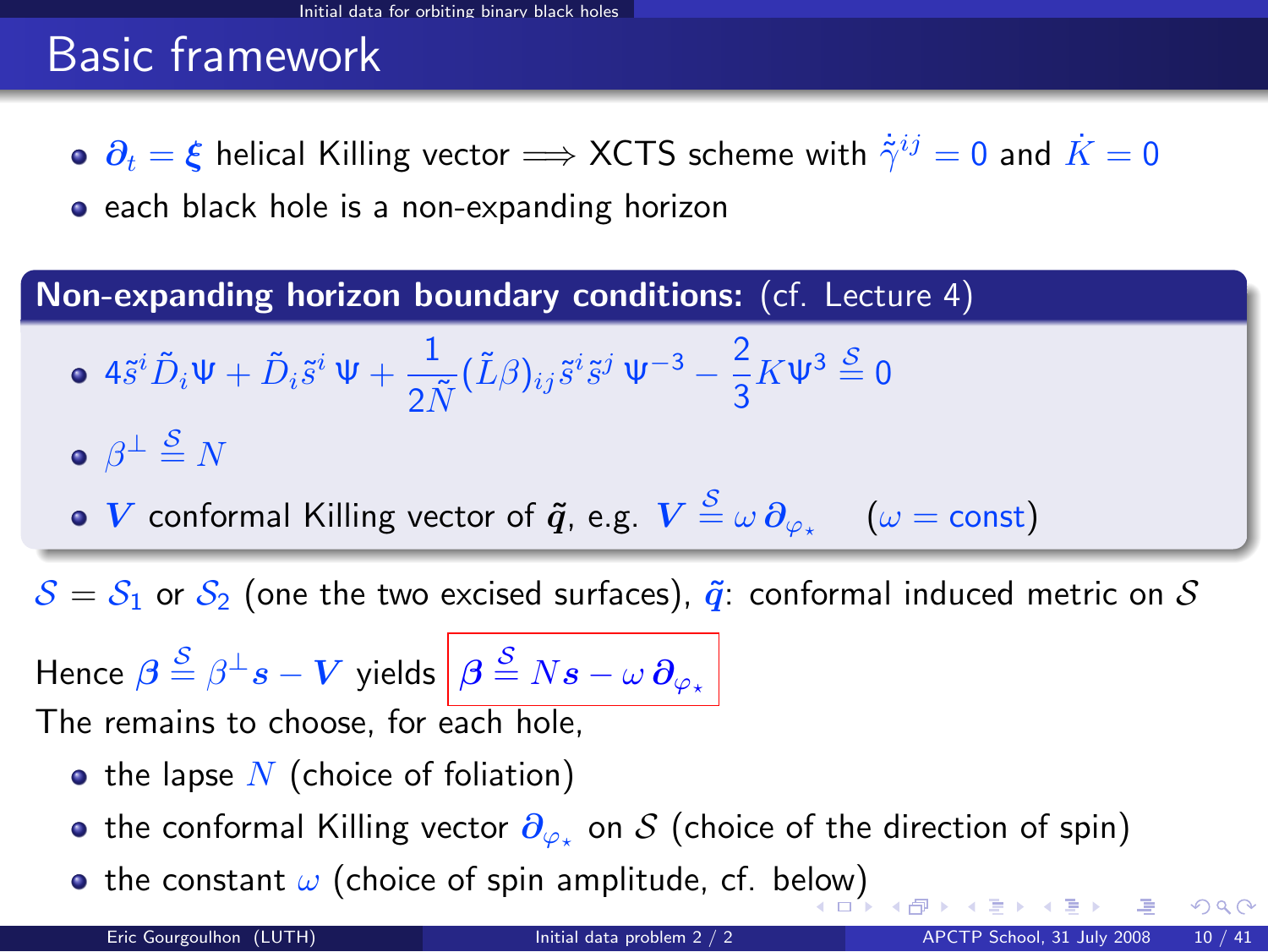## Boundary conditions at spatial infinity

At spatial infinity:

$$
\overline{\boldsymbol{\xi}=\boldsymbol{\partial}_{t_0}+\Omega\boldsymbol{\partial}_{\varphi_0}}
$$

where  $(t_0, r_0, \theta_0, \varphi_0)$  = coordinate system associated with an asymptotically inertial observer

 $\Omega$  : constant = orbital angular velocity

Hence the boundary conditions:

\n- asymptotic flatness: 
$$
\boxed{\Psi|_{r \to \infty} = 1}
$$
 and  $\boxed{\tilde{N}|_{r \to \infty} = 1}$
\n- $\partial_t = Nn + \beta = \xi$  helical vector:  $\boxed{\beta|_{r \to \infty} = \Omega \partial_{\varphi_0}}$
\n

<span id="page-10-0"></span> $\Omega$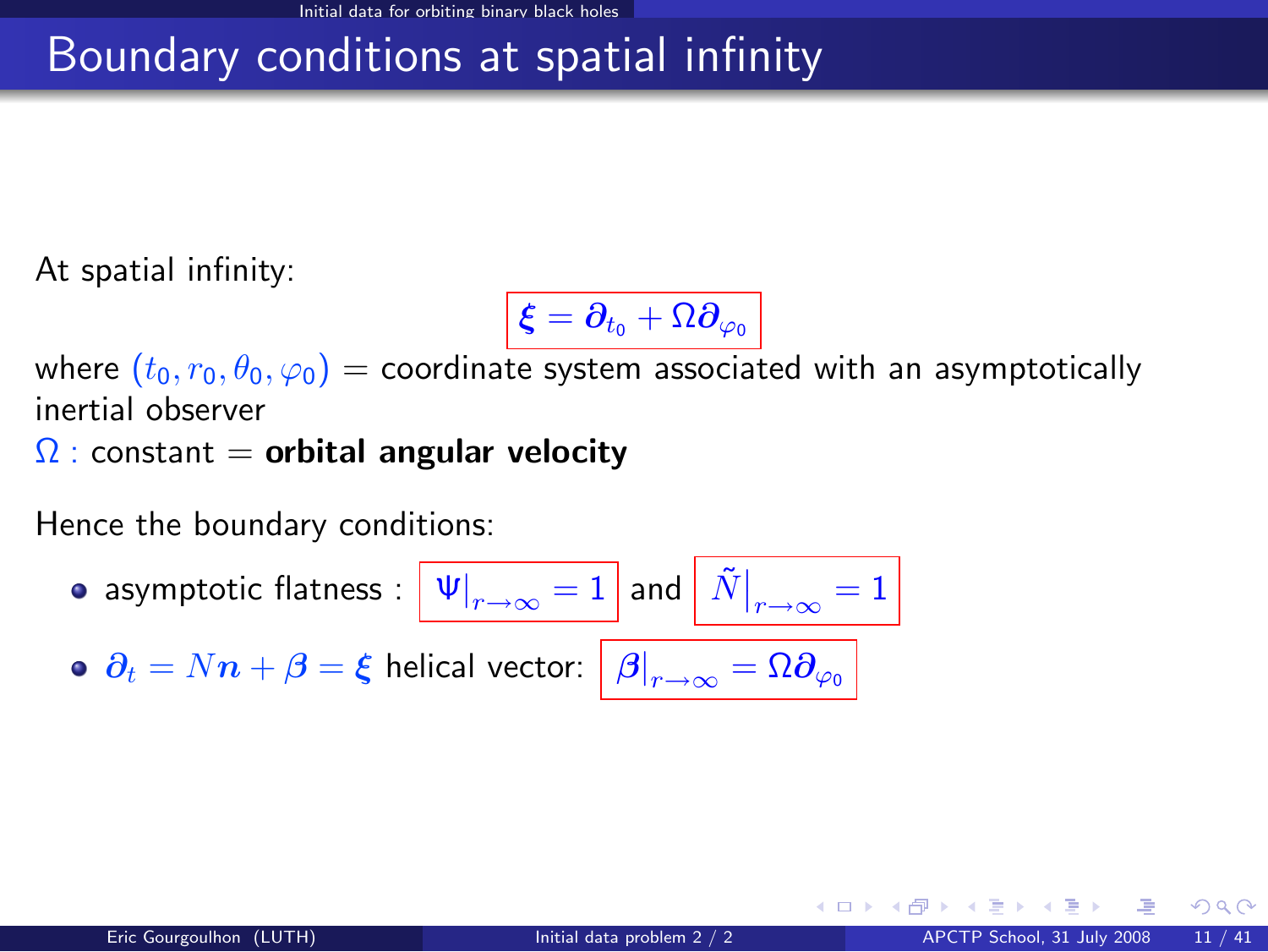## Rotation state of the holes

### 1. Corotating state (synchronized configuration)

the BHs are corotating  $\iff$  the null generators of the non-expanding horizons are colinear to the helical Killing vector  $\iff$  the non-expanding horizons are Killing horizons  $\iff$  the helical Killing vector  $\partial_t$  is null at  $S_1$  and  $S_2$  $\iff (Nn + \beta) \cdot (Nn + \beta) \stackrel{S}{=} 0$  $\iff -N^2 + \beta \cdot \beta \stackrel{S}{=} 0$  $\qquad \Longleftrightarrow \quad \, -N^2+N^2+\omega^2\,\pmb{\partial}_{\varphi_0}\cdot\pmb{\partial}_{\varphi_0}\stackrel{\mathcal{S}}{=}0$  $\Leftrightarrow$   $\omega \stackrel{\mathcal{S}}{=} 0$ 

Remark: From a full spacetime point of view, the corotating state is the only rotation state fully compatible with the helical symmetry (rigidity property) [\[Friedman, Uryu & Shibata, PRD](http://publish.aps.org/abstract/PRD/v65/e064035) 65, 064035 (2002)]

 $\Omega$ 

メロト メ押 トメミト メミト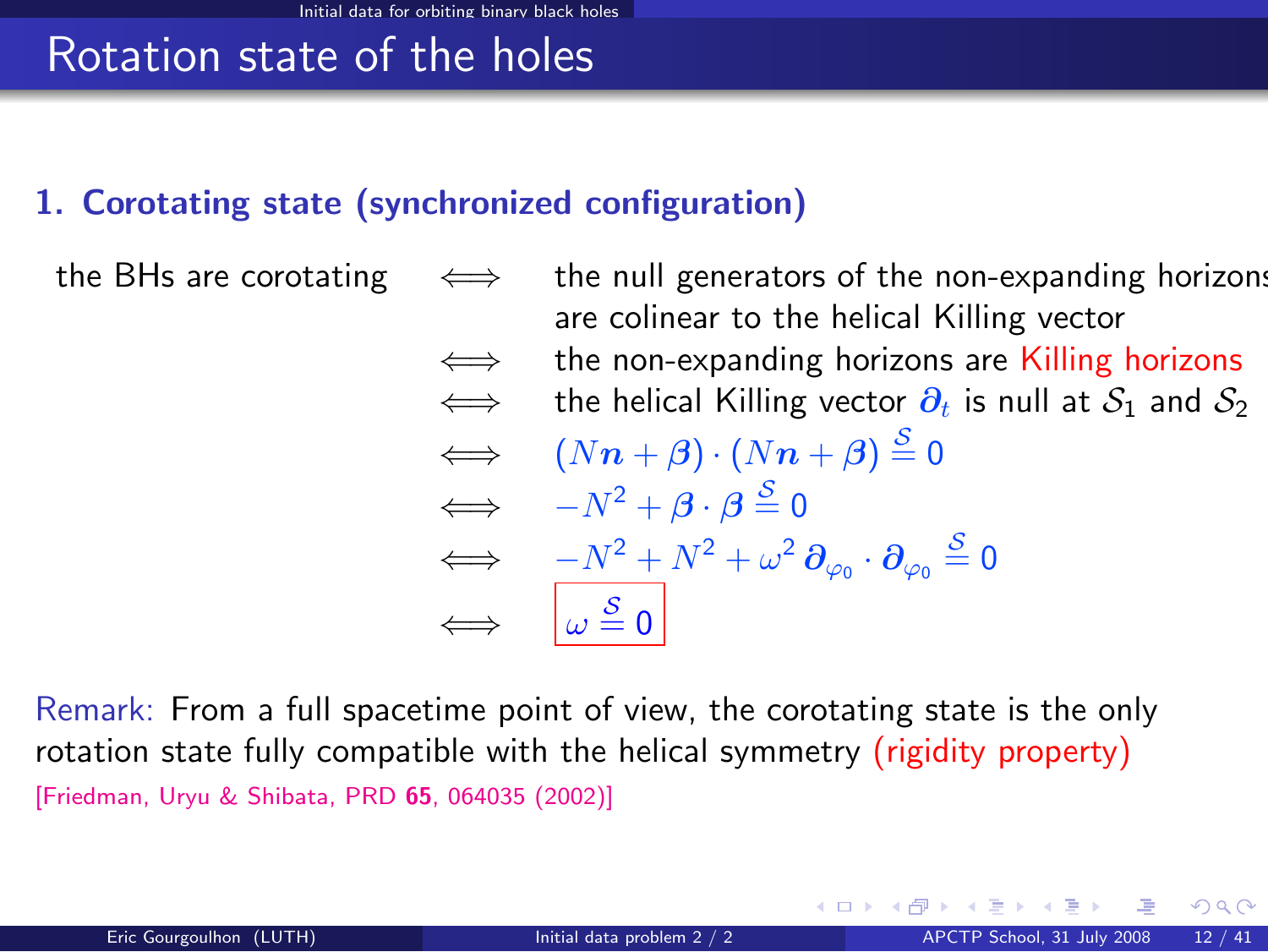## Rotation state of the holes

#### 2. Irrotational state

Spin of a non-expanding horizon [\[Ashtekar, Beetle & Lewandowski, CQG](#page-0-1) <sup>19</sup>, 1195 (2002)]

$$
S_{(\phi)}:=\frac{1}{8\pi}\oint_{\mathcal{S}}\langle\boldsymbol{L},\phi\rangle\sqrt{q}d^{2}x
$$

where

- $\boldsymbol{L}$  is the 1-form defined by  $L_a = K_{ij} s^i q^j\mathstrut_a$
- $\bullet$   $\phi$  is a Killing vector of  $(S, q)$   $(q$ : induced metric on S)

In terms of conformal quantities:  $S_{(\phi)}:=\dfrac{1}{16}$  $16\pi$ l. S 1  $\frac{1}{\tilde{N}}(\tilde{L}\beta)_{ij}\tilde{s}^i\phi^j\,\sqrt{\tilde{q}}\,d^2x$ Problem: find a (approximate) Killing vector on  $S$ numerical method: [\[Dreyer, Krishnan, Shoemaker & Schnetter, PRD](http://link.aps.org/abstract/PRD/v67/e024018) <sup>67</sup>, 024018 (2003)]

Definition of *irrotationality* [\[Caudill, Cook, Grigsby & Pfeiffer, PRD](http://link.aps.org/abstract/PRD/v74/e064011) 74, 064011 (2006)] :

 $|S_{(\phi)}=0|$  $\implies$  choose  $\omega$  to ensure  $S_{(d_0)}=0$ 

メロト メ御 トメ ミトメ 毛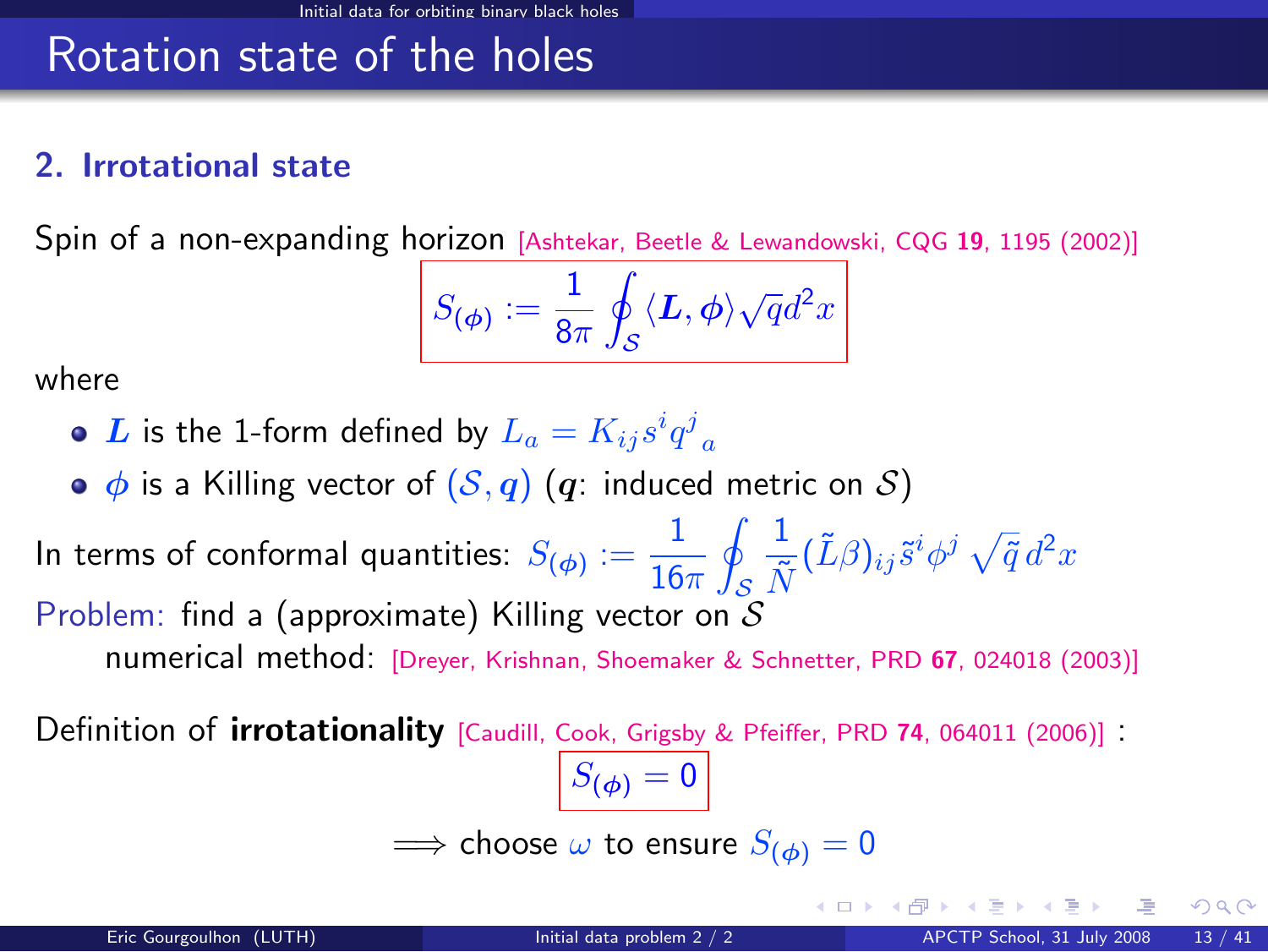## Global quantities

**• Orbital angular velocity:**  $\Omega$  /  $|\boldsymbol{\xi}=\partial_{t_0}+\Omega\partial_{\varphi_0}|$ 

ADM mass:  $M_{\rm ADM} = -\frac{1}{2s}$  $2\pi$ I ∞  $s^i\left( \mathcal{D}_i\mathsf{\Psi}-\frac{1}{\mathtt{\circ}} \right)$  $\frac{1}{8} {\cal D}^j \tilde{\gamma}_{ij} \bigg) \sqrt{q} \, d^2x$ 

- Total angular momentum:  $J=\frac{1}{2}$  $8\pi$ l.  $\int\limits_{-\infty}^{\infty}\left(K_{ij}-K\gamma_{ij}\right)\left(\boldsymbol{\partial}_{\varphi_0}\right)^i s^j\sqrt{q}\,d^2x$
- Irreducible masses:  $M_{\text{irr}i} := \sqrt{\frac{A_i}{16\pi}}$  $\frac{1+i}{16\pi}$   $(i = 1, 2)$

 $A_i$  = area of surface  $S_i$  (measured with induced metric q)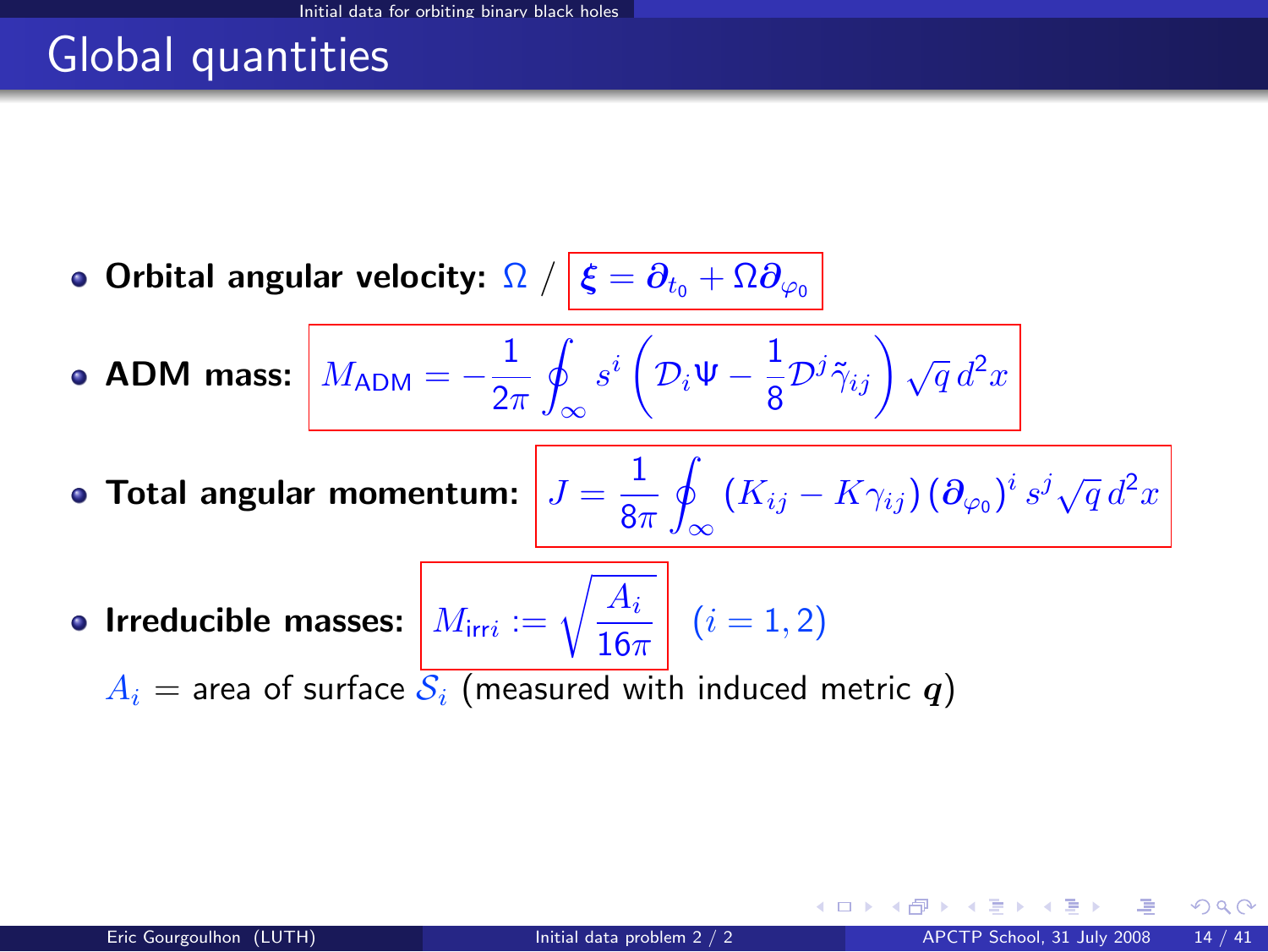#### 1. Effective potential method

Origin: [Cook, PRD <sup>50</sup>[, 5025 \(1994\)\]](http://cornell.mirror.aps.org/abstract/PRD/v50/i8/p5025_1), improved by [\[Caudill, Cook, Grigsby & Pfeiffer, PRD](http://link.aps.org/abstract/PRD/v74/e064011) <sup>74</sup>, [064011 \(2006\)\]](http://link.aps.org/abstract/PRD/v74/e064011)

- Define the binding energy by  $E := M_{\rm ADM} M_{\rm irr1} M_{\rm irr2}$
- $\bullet$  Define a circular orbit as an extremum of E with respect to proper separation  $l$  at fixed angular momentum, irreducible masses and spins:

$$
\left. \frac{\partial E}{\partial l} \right|_{J, M_{\text{irr1}}, M_{\text{irr2}}, S_1, S_2} = 0
$$

 $\Omega$ 

**K ロ ▶ K 何 ▶ K 手**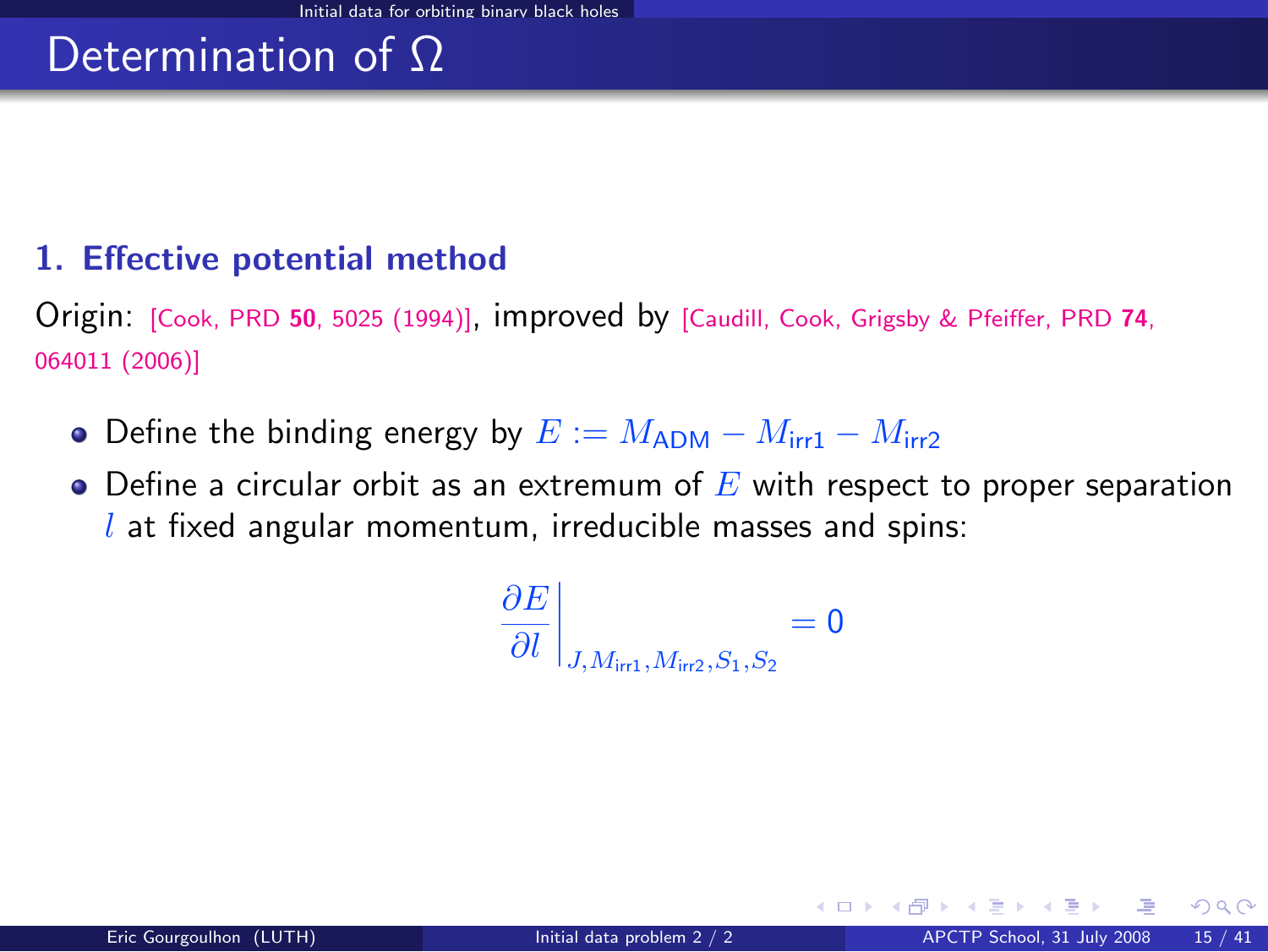#### 2. Virial theorem method

Origin: [\[Gourgoulhon, Grandcl´ement & Bonazzola, PRD](http://publish.aps.org/abstract/PRD/v65/e044020) <sup>65</sup>, 044020 (2002)],

Virial assumption:  $O(r^{-1})$  part of the metric  $(r\rightarrow\infty)$  same as Schwarzschild [The only quantity "felt" at the  $O(r^{-1})$  level by a distant observer is the total mass of the system.]

A priori

$$
\Psi \sim 1 + \frac{M_{\rm ADM}}{2r} \qquad \text{and} \qquad N \sim 1 - \frac{M_{\rm K}}{r}
$$

Hence

$$
(\text{virial assumption}) \iff M_{\text{ADM}} = M_{\text{K}}
$$

Note

$$
\text{(virial assumption)} \iff \Psi^2 N \sim 1 + \frac{\alpha}{r^2}
$$

 $\Omega$ 

**←ロ ▶ ← イ 同 →**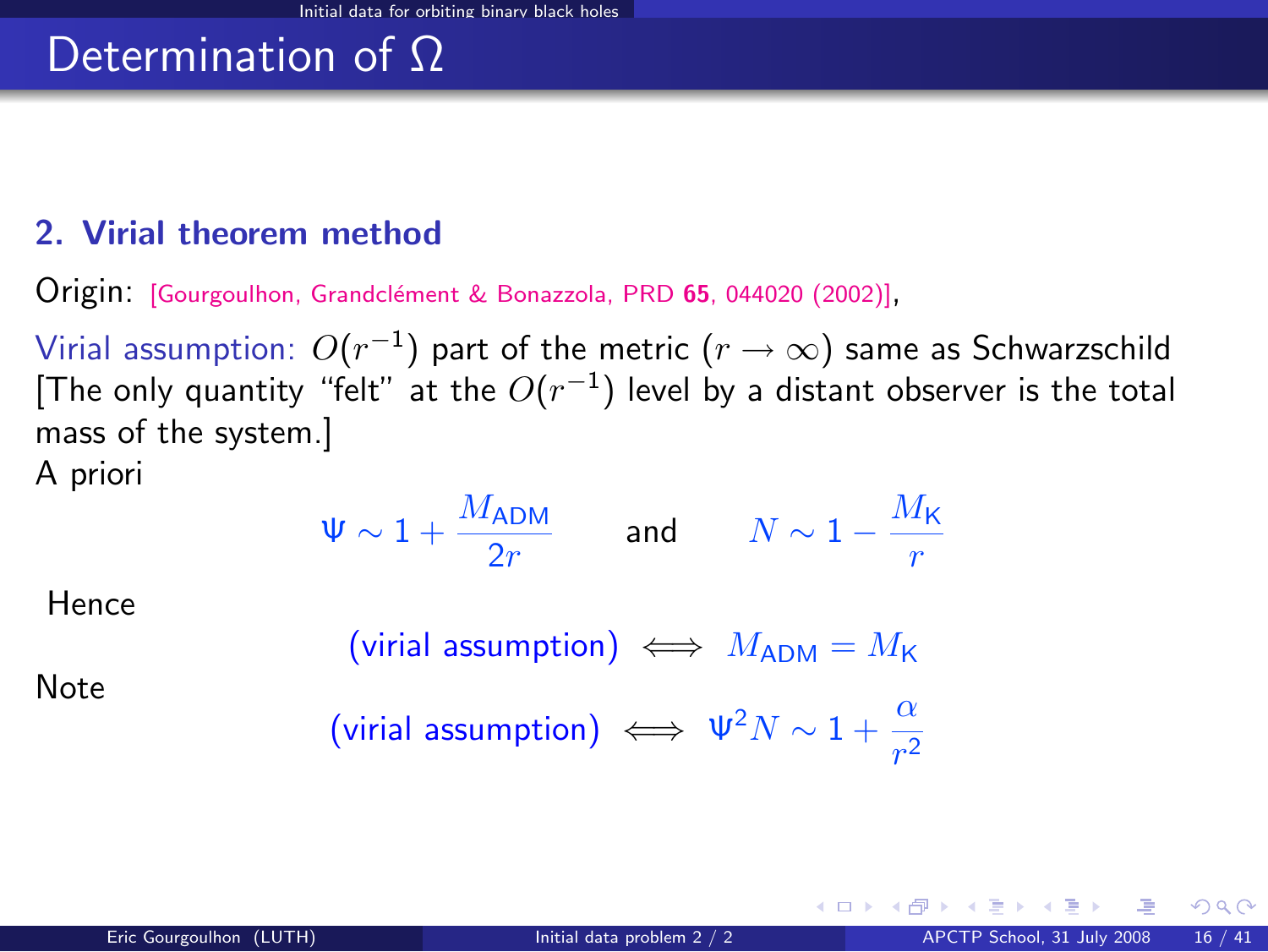### 2. Virial theorem method (con't)

Link with the classical virial theorem Einstein equations ⇒

$$
\Delta \ln(\Psi^2 N) = \Psi^4 \left[ 4\pi S_i^i + \frac{3}{4} \tilde{A}_{ij} \tilde{A}^{ij} \right]
$$
  

$$
- \frac{1}{2} \left[ \mathcal{D}_i \ln N \mathcal{D}^i \ln N + \mathcal{D}_i \ln(\Psi^2 N) \mathcal{D}^i \ln(\Psi^2 N) \right]
$$

No monopolar  $1/r$  term in  $\Psi^2 N \iff$ 

$$
\int_{\Sigma_t} \left\{ 4\pi S_i^i + \frac{3}{4} \tilde{A}_{ij} \tilde{A}^{ij} - \frac{\Psi^{-4}}{2} \left[ \mathcal{D}_i \ln N \mathcal{D}^i \ln N + \mathcal{D}_i \ln(\Psi^2 N) \mathcal{D}^i \ln(\Psi^2 N) \right] \right\} \Psi^4 \sqrt{f} d^3 x = 0
$$

Newtonian limit is the classical virial theorem:

$$
2E_{\rm kin} + 3P + E_{\rm grav} = 0
$$

 $\Omega$ 

**←ロ ▶ ← イ 同 →**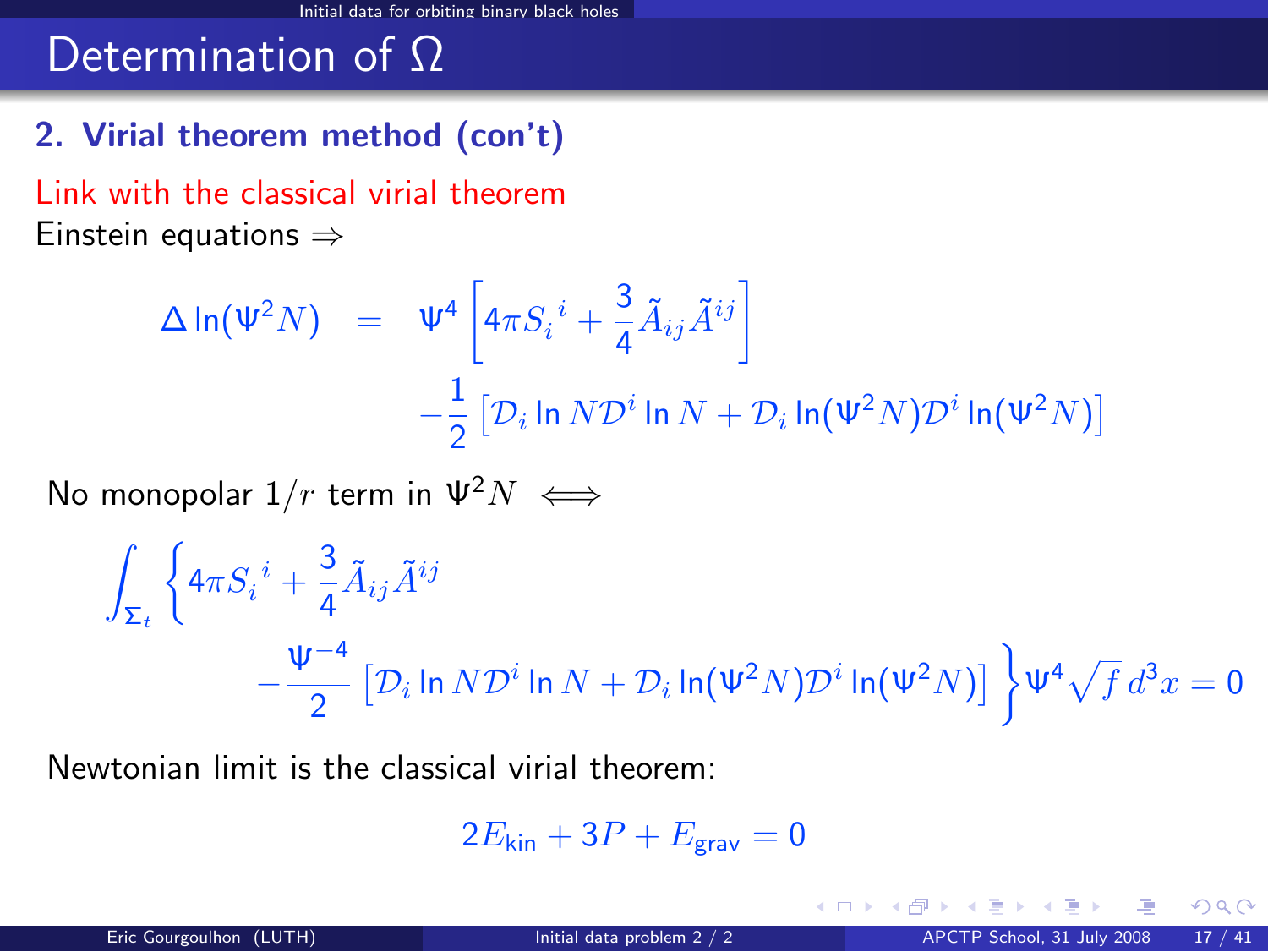#### 2. Virial theorem method : validation

#### 2 4 6 8 10 d /  $M_{irr} = (\Omega M_{irr})^{2/3}$  $0.8<sub>z</sub>$  $1\leftarrow$ 1.2 1.4 1.6 1.8  $\overline{2}$   $\overline{\Gamma}$  $\frac{1}{4}$  $\boldsymbol{\Omega}^{1/3} \, \boldsymbol{\mathrm{M}_{\mathrm{irr}}}^{-5/3}$ Kepler's Third Law (Newtonian) ISCO HKV (Grandclément et al. 2002) 3PN corot (Blanchet 2002) 3PN irrot (Blanchet 2002)

#### recovering Kepler's third law

4. 0. 3. 4.

 $QQ$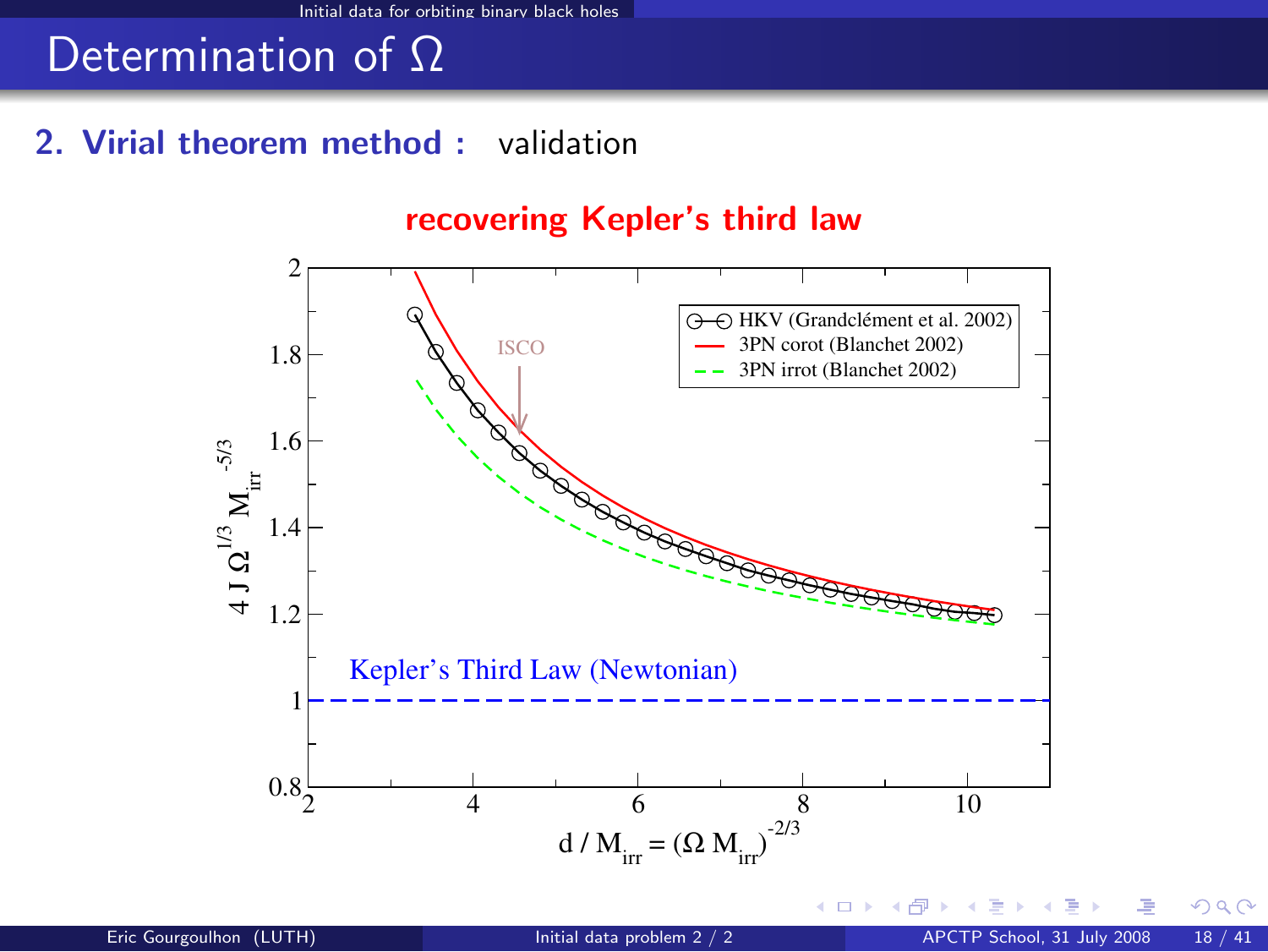## Determination of  $Ω$ : comparison of the two methods

Agreement between the effective potential method and the virial theorem method: very good

[\[Skoge & Baumgarte, PRD](http://publish.aps.org/abstract/PRD/v66/e107501) 66, 107501 (2002)]

[\[Caudill, Cook, Grigsby & Pfeiffer, PRD](http://link.aps.org/abstract/PRD/v74/e064011) 74, 064011 (2006)]

 $\Omega$ 

**← ロ ▶ → イ 同**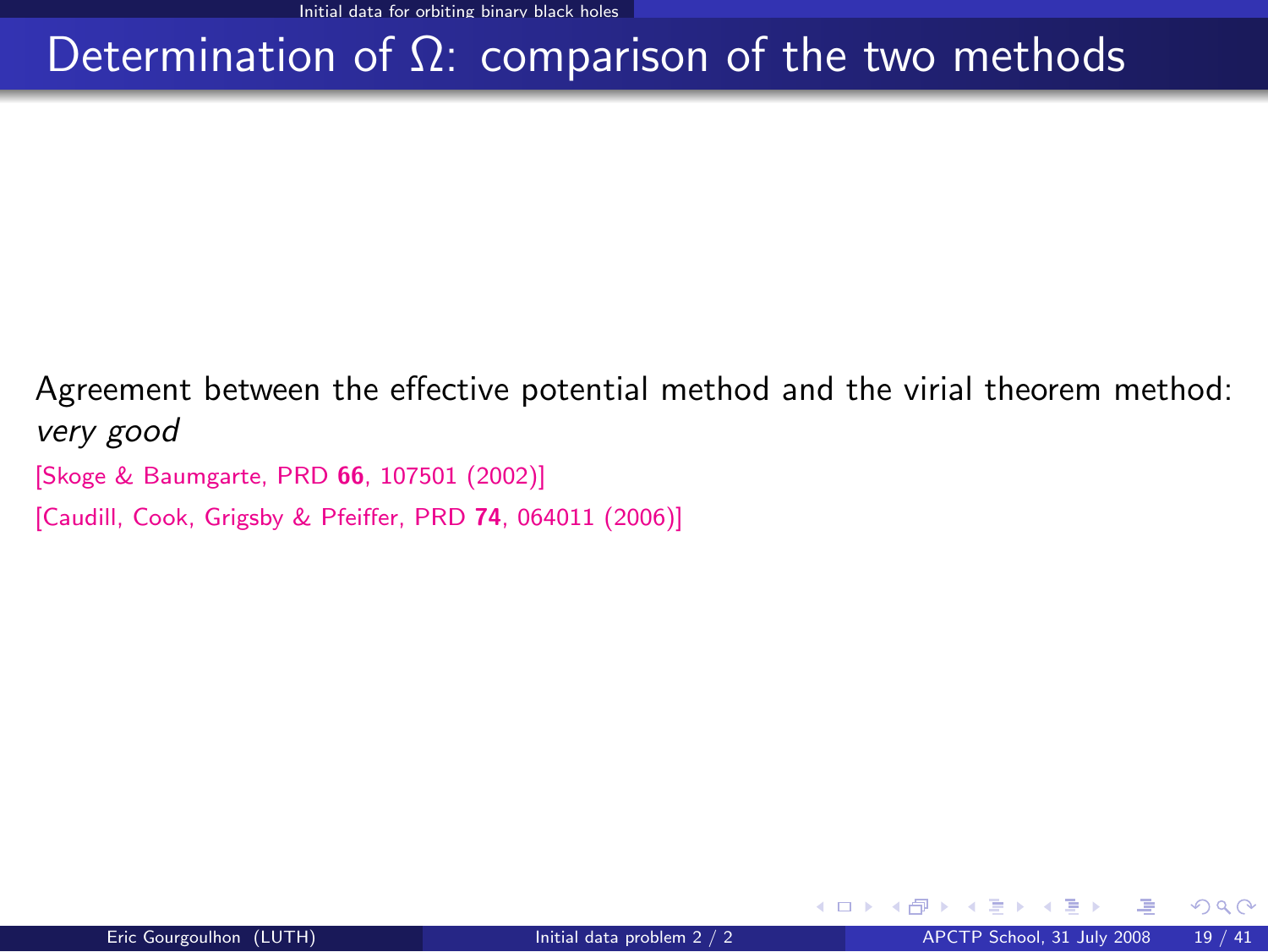### Numerical implementation

- $\bullet$  [Grandclément, Gourgoulhon & Bonazzola, PRD 65, 044021 (2002)] : corotating BH
- [\[Cook & Pfeiffer, PRD](http://publish.aps.org/abstract/PRD/v70/e104016) <sup>70</sup>, 104016 (2004)] : corotating and "quasi-irrotational" BH
- [Ansorg, PRD <sup>72</sup>[, 024018 \(2005\)\]](http://publish.aps.org/abstract/PRD/v72/024018), [\[Ansorg, CQG](http://www.iop.org/EJ/abstract/0264-9381/24/12/S01/) <sup>24</sup>, S1 (2007)] : corotating BH
- [\[Caudill, Cook, Grigsby & Pfeiffer, PRD](http://link.aps.org/abstract/PRD/v74/e064011) <sup>74</sup>, 064011 (2006)] : corotating and irrotational BH

All are using  $\tilde{\gamma} = f$  and  $K = 0$ 

Shift vector  $(Z=0)$ 





100

 $\Omega$ 

 $x$  [km]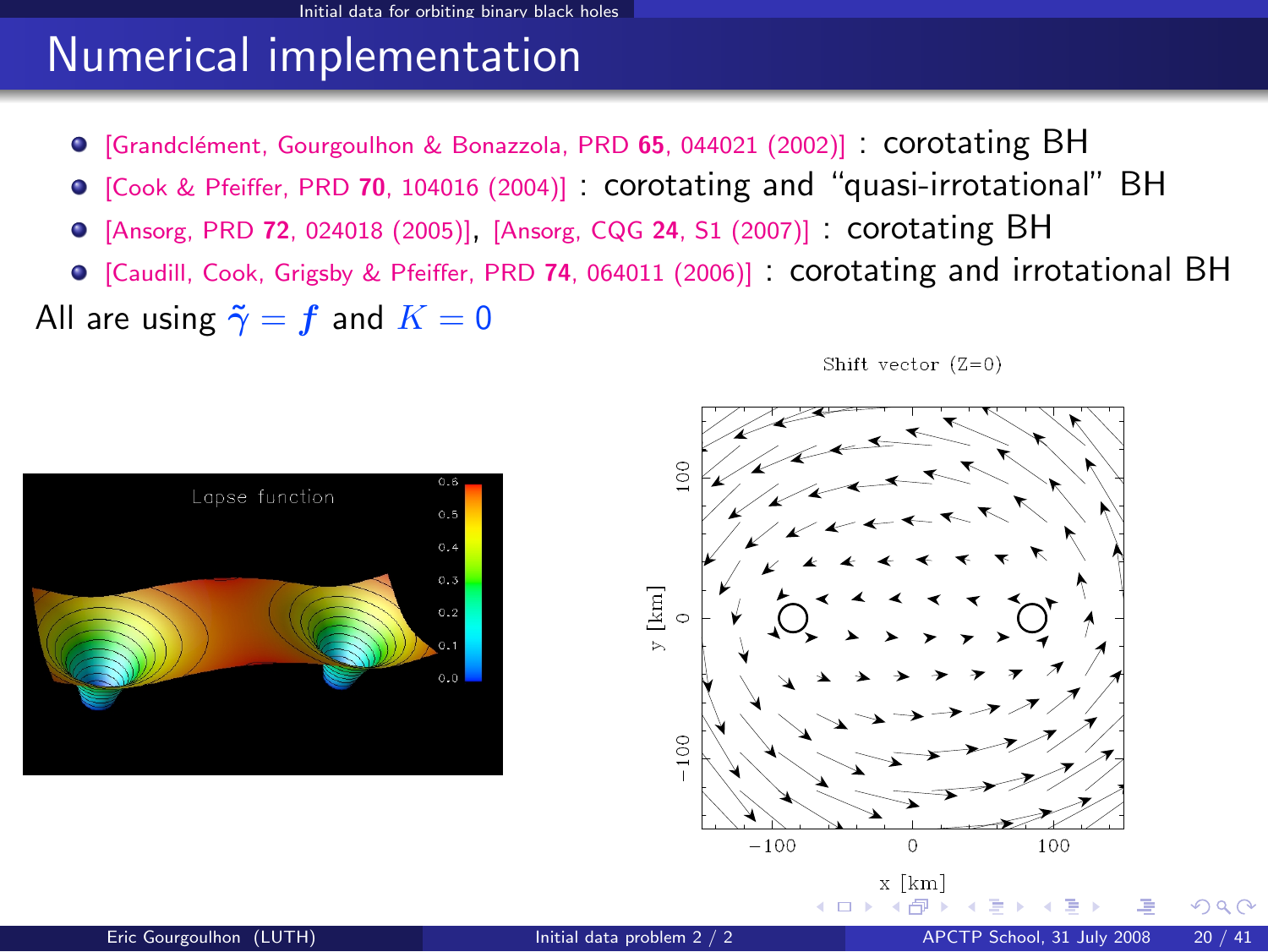### **Results**

Binding energy along an evolutionary sequence of equal-mass binary black holes



[Damour, Gourgoulhon, Grandclément, PRD 66, 024007 (2002)]

 $\Omega$ 

(□) (@)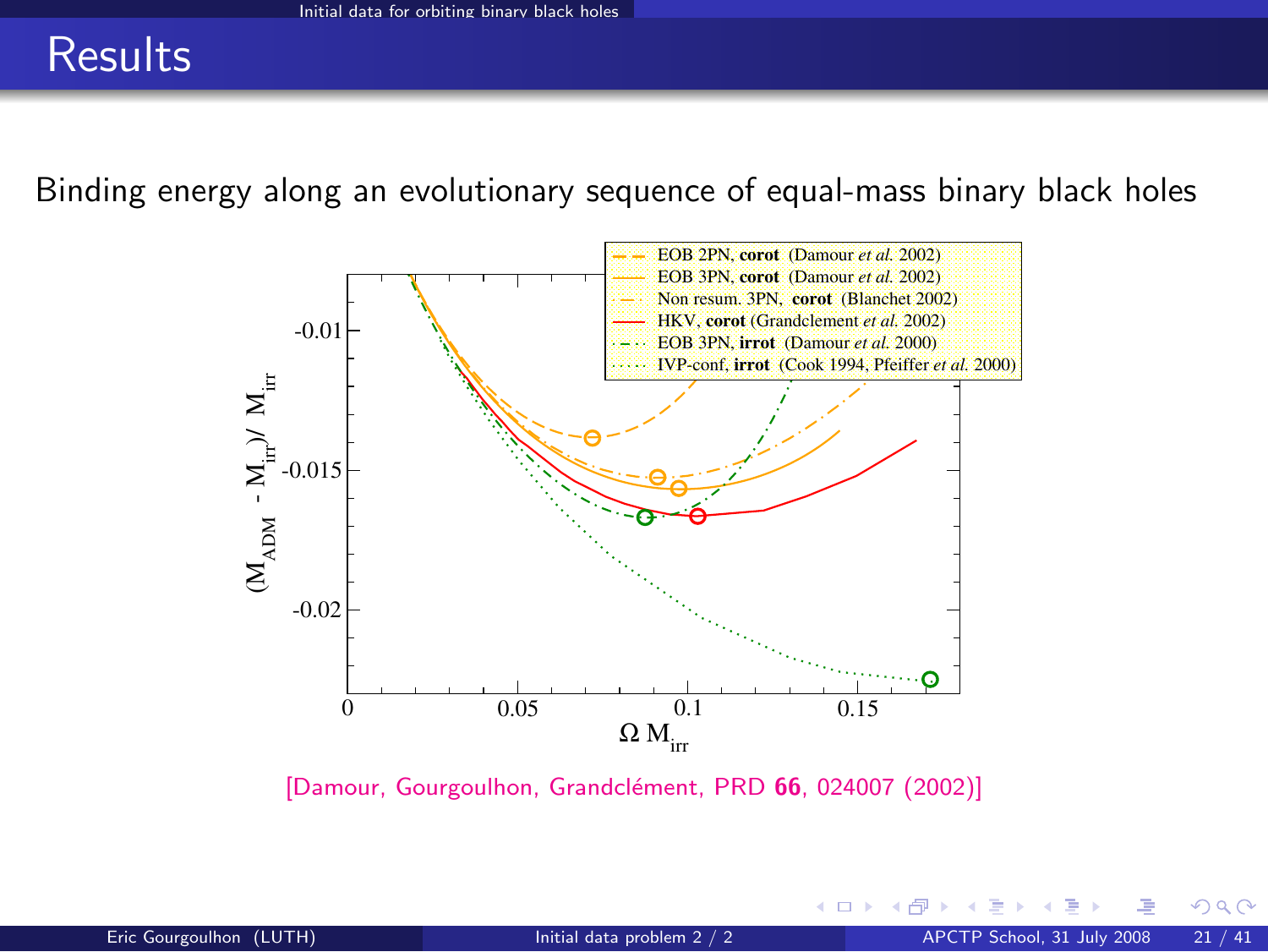### **Results**



[\[Caudill, Cook, Grigsby & Pfeiffer, PRD](http://link.aps.org/abstract/PRD/v74/e064011) 74, 064011 (2006)]

← ロ ▶ → 伊  $\rightarrow$   $299$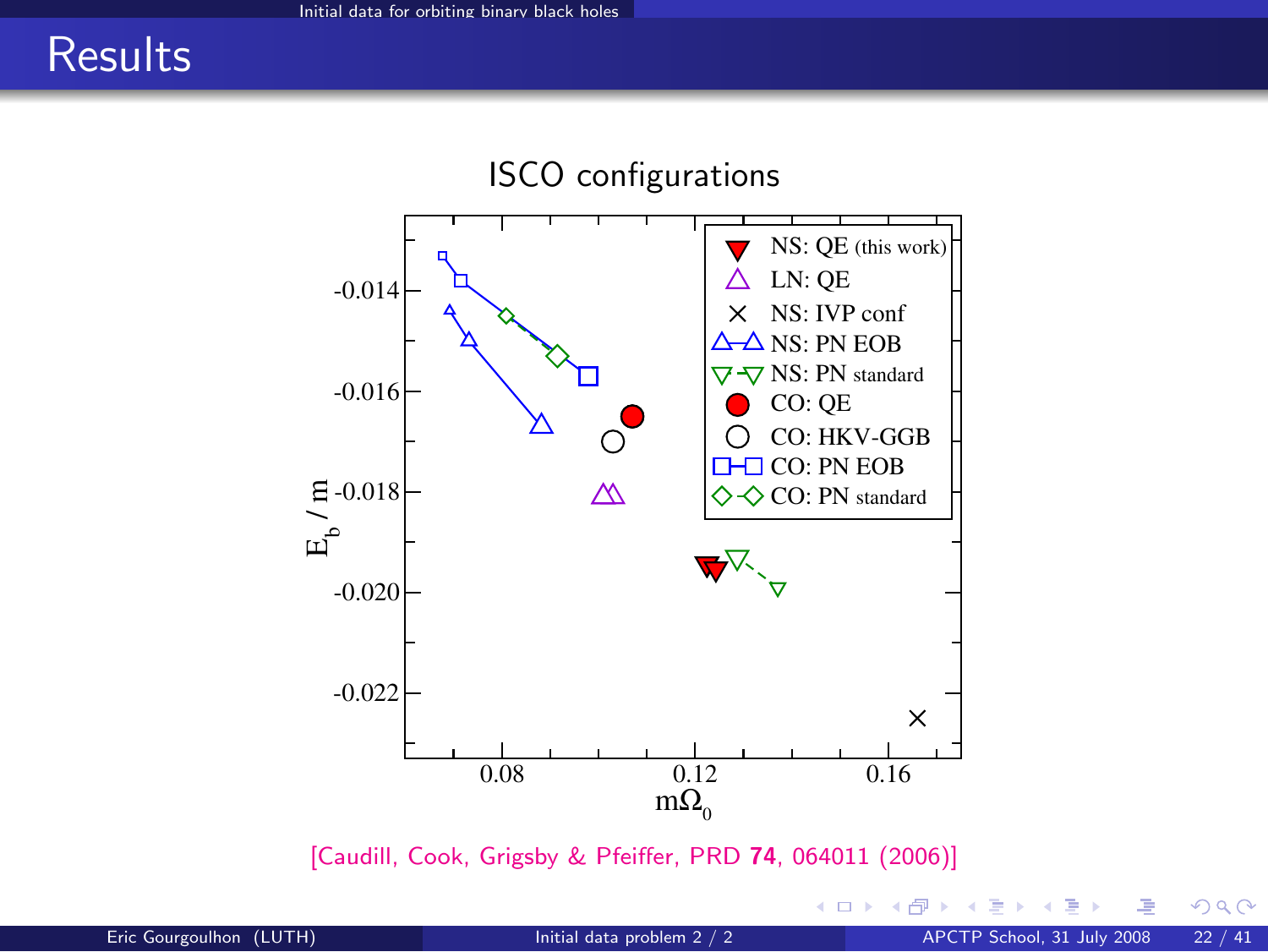## Punctured initial data

Choice of the initial data 3-dimensional manifold: twice-punctured  $\mathbb{R}^3$ :  $\Sigma_0 = \mathbb{R}^3 \backslash \{O_1,O_2\}$ 

Problem: incompatible with XCTS [\[Hannam, Evans, Cook & Baumgarte, PRD](http://link.aps.org/abstract/PRD/v68/e064003) <sup>68</sup>, 064003 (2003)]

 $\implies$  computations within the CTT framework then no way to implement helical symmetry instead select

- $\hat{A}^{ij}_{\mathsf{T}\mathsf{T}} = \mathsf{0}$
- $\hat{A}^{ij} = (L X)^{ij}$  with  $X =$  Bowen-York solution  $\leftarrow$  ad hoc solution (no link with helical symmetry)

 $\Omega$ 

イロト イ押ト イヨト イ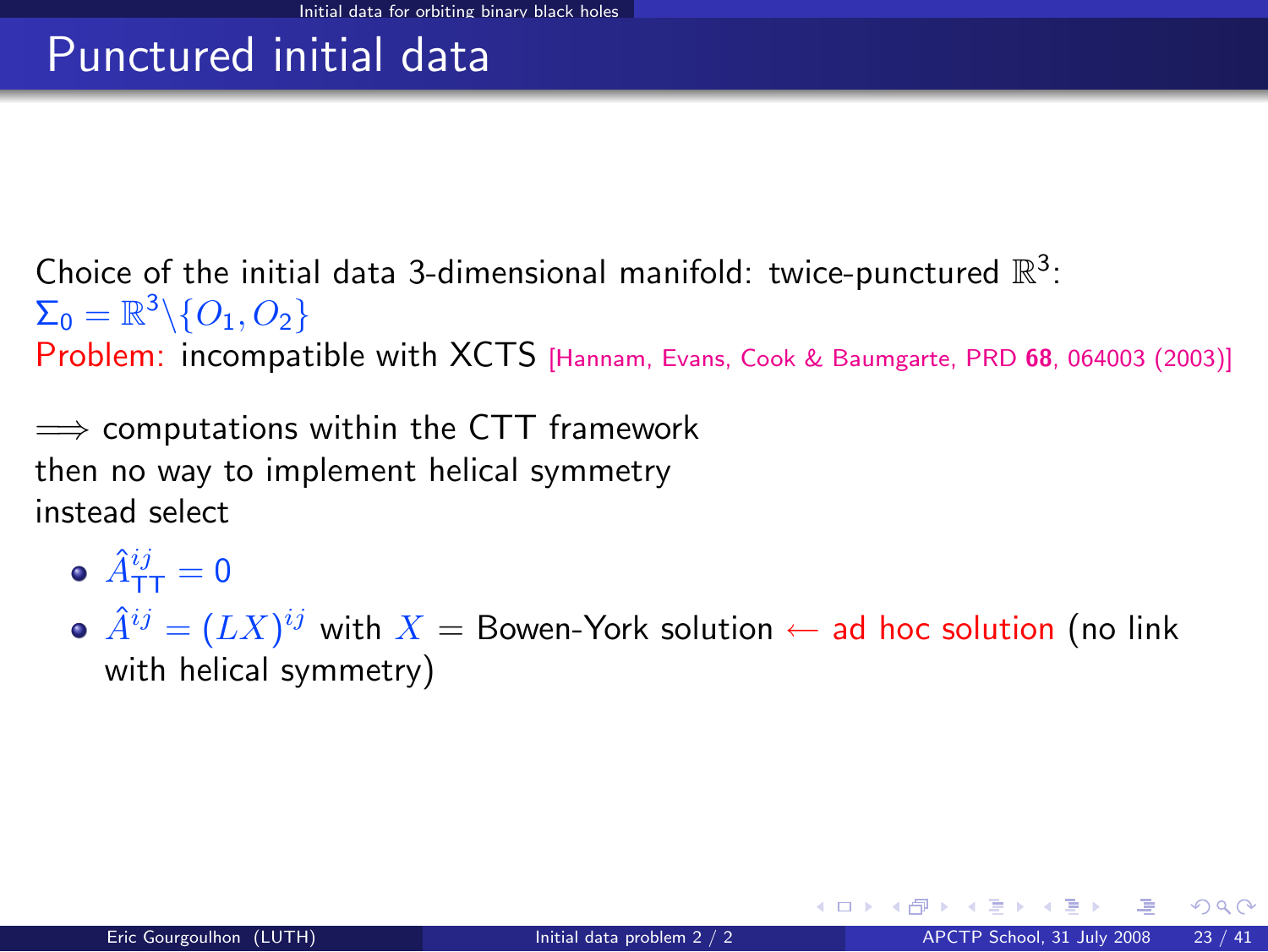### Punctured initial data: numerical implementations

- [\[Baumgarte, PRD](http://publish.aps.org/abstract/PRD/v62/e024018) 62, 024018 (2000)]
- [\[Baker, Campanelli, Lousto & Takashi, PRD](http://publish.aps.org/abstract/PRD/v65/e124012) 65, 124012 (2002)]
- **•** [Ansorg, Brügman & Tichy, PRD 70, 064011 (2004)]

Used in the UTB and NASA/Goddard binary BH merger computations

Good agreement with XCTS at large separation but deviation from XCTS and post-Newtonian at close separation

Bowen-York extrinsic curvature is bad for binary systems in quasi-equilibrium

 $\Omega$ 

◂<del>◻▸ кฅ</del>▸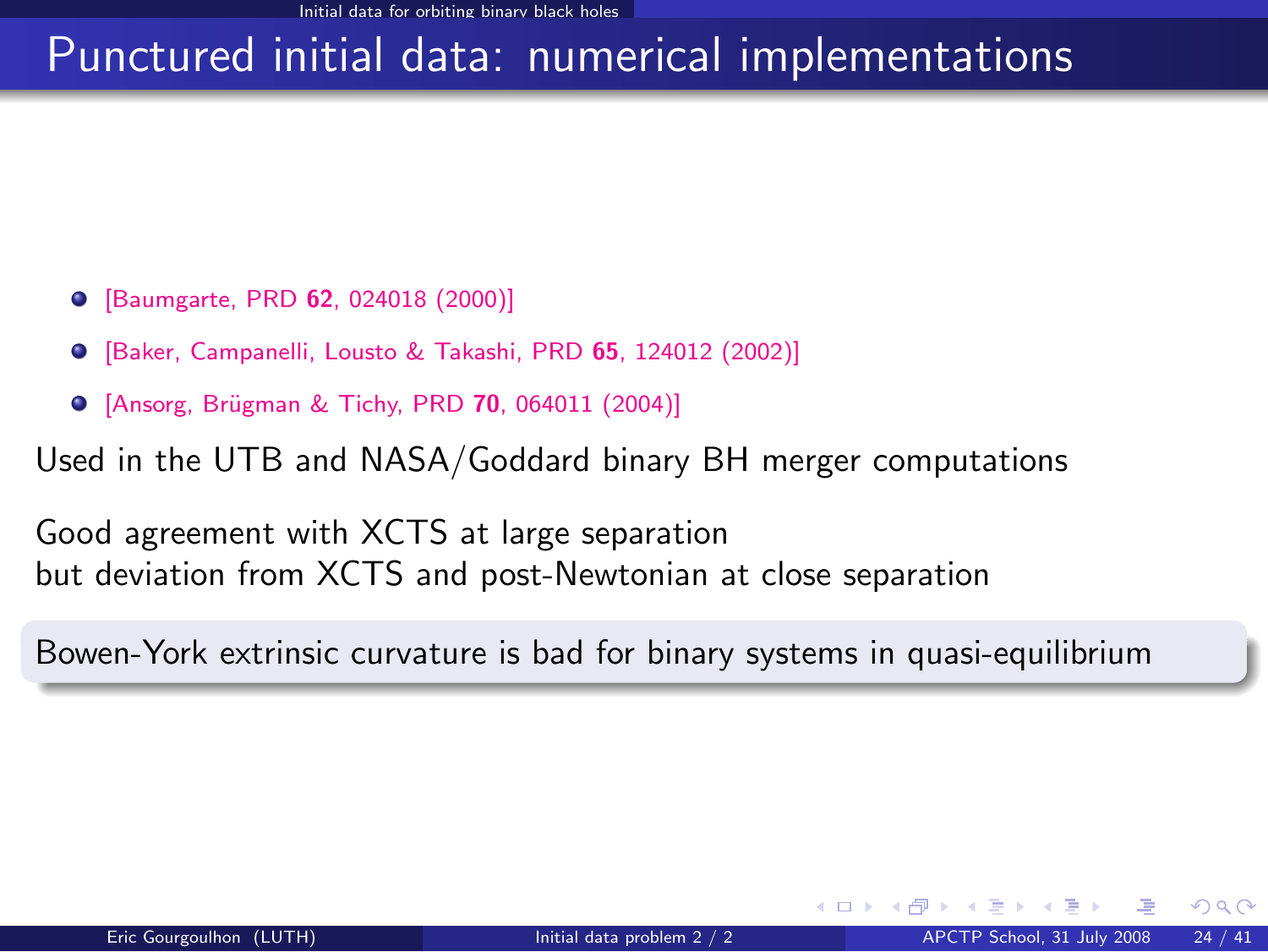### Post-Newtonian based initial data

- $\bullet$  [Tichy, Brügman, Campanelli & Diener, PRD 67, 064008 (2003)] : punctures  $+$  CTT method with free data  $(\tilde{\gamma}_{ij}, \hat{A}^{ij}_{\text{\sf TT}})$  given by the 2PN metric
- [Nissanke, PRD <sup>73</sup>[, 124002 \(2006\)\]](http://publish.aps.org/abstract/PRD/v73/e124002): provides 2PN free data for both CTT and XCTS schemes

 $\Omega$ 

**K ロ ト K 何 ト K ヨ ト**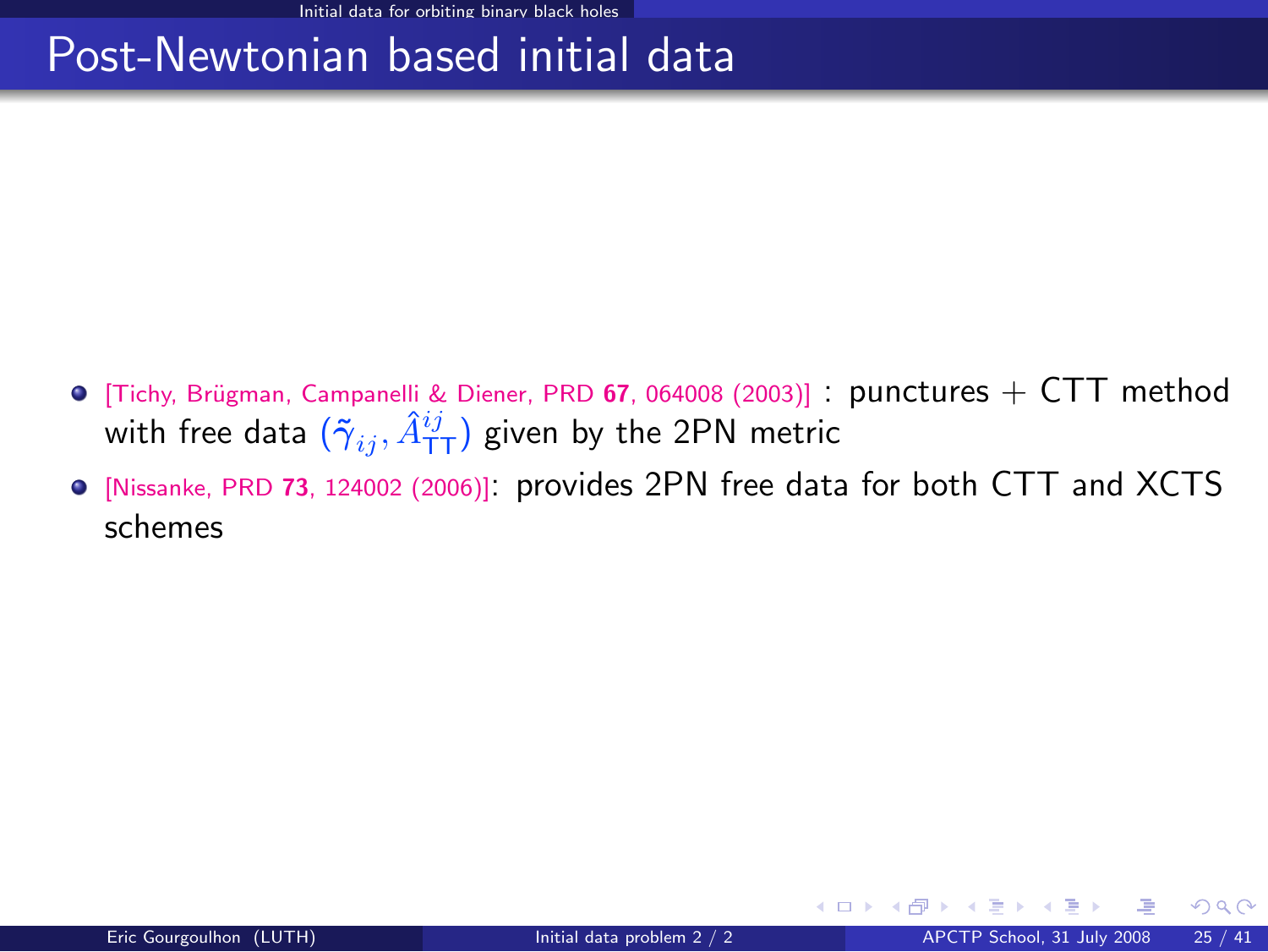### **Outline**

- [Helical symmetry for binary systems](#page-2-0)
- <sup>2</sup> [Initial data for orbiting binary black holes](#page-8-0)

### <sup>3</sup> [Initial data for orbiting binary neutron stars](#page-25-0)

[Initial data for orbiting black hole - neutron star systems](#page-33-0)

#### <sup>5</sup> [References for lectures 1-3](#page-37-0)

<span id="page-25-0"></span> $\Omega$ 

**←ロ ▶ ← イ 同 →**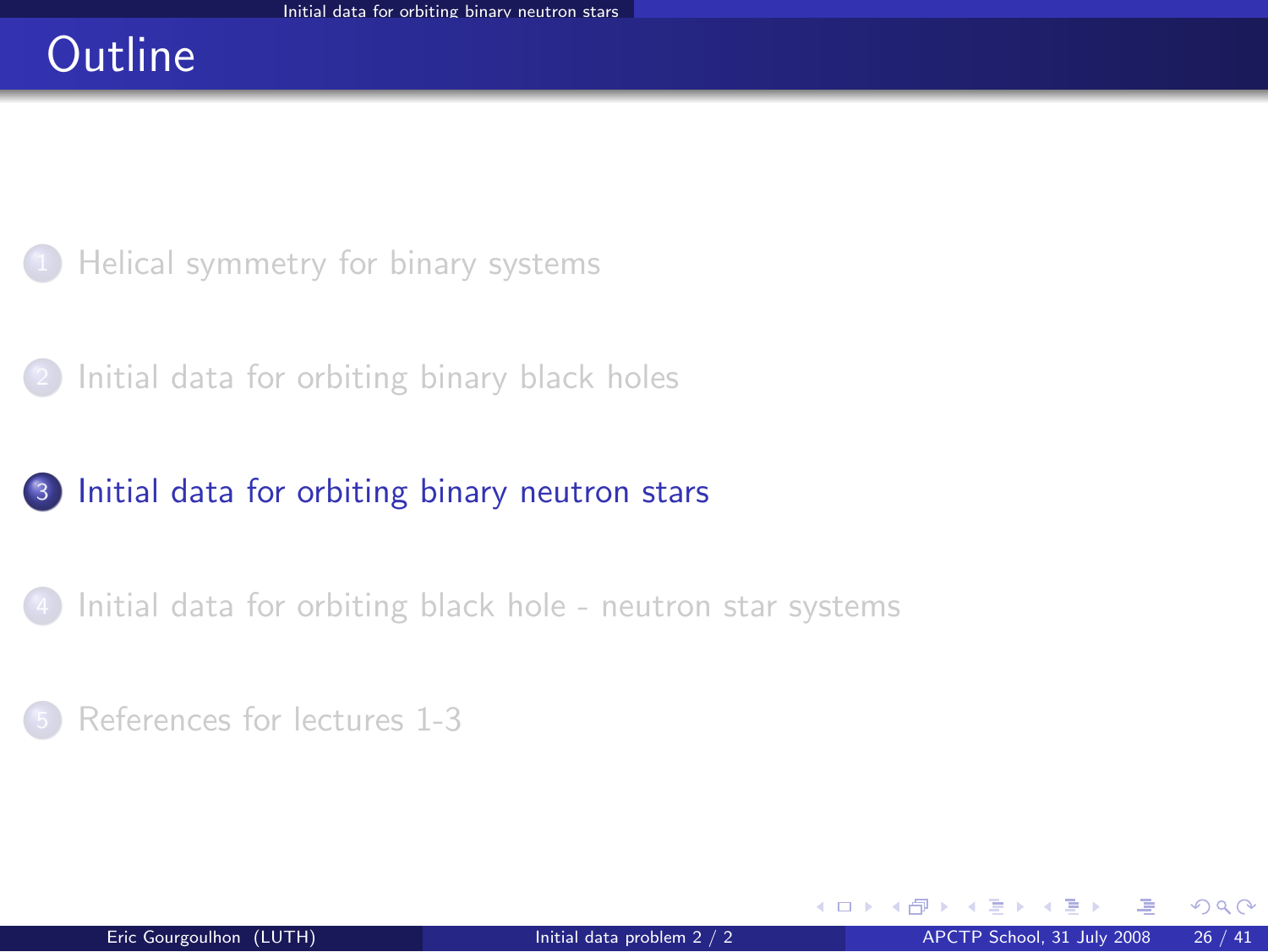## Fluid equation of motion

Neutron star fluid = perfect fluid :  $\bm{T} = (e+p)\bm{u} \otimes \bm{u} + p\bm{g}$ . Carter-Lichnerowicz equations of motion for zero-temperature fluids:

$$
\nabla \cdot \boldsymbol{T} = 0 \Longleftrightarrow \left\{ \begin{array}{ll} \boldsymbol{u} \cdot \boldsymbol{d w} = 0 & (1) & \boldsymbol{w} := h \underline{\boldsymbol{u}} \quad : \text{co-momentum 1-form} \\ \nabla \cdot (n \boldsymbol{u}) = 0 & (2) & \boldsymbol{d w} \text{: vorticity 2-form} \end{array} \right.
$$

with  $n =$  baryon number density and  $h = (e + p)/(m_B n)$  specific enthalpy. Cartan identity : Killing vector  $\xi \Longrightarrow \mathcal{L}_{\xi} w = 0 = \xi \cdot dw + d(\xi \cdot w)$  (3) Two cases with a first integral :  $\left| \xi \cdot w = \text{const} \right|$  (4)

- Rigid motion:  $u = \lambda \xi : (3) + (1) \Leftrightarrow (4) : (2)$  automatically satisfied
- Irrotational motion:  $dw = 0 \Leftrightarrow w = \nabla \Phi : (3) \Leftrightarrow (4)$ ; (1) automatically satisfied

$$
(2) \Leftrightarrow \frac{n}{h} \nabla \cdot \nabla \Phi + \nabla \left(\frac{n}{h}\right) \cdot \nabla \Phi = 0
$$

[\[Bonazzola, Gourgoulhon & Marck, PRD](http://prola.aps.org/abstract/PRD/v56/i12/p7740_1) <sup>56</sup>, 7740 (1997)], [Asada, PRD <sup>57</sup>[, 7292 \(1998\)\]](#page-0-1), [Shibata, PRD <sup>58</sup>[, 024012 \(1998\)\]](#page-0-1), [\[Teukolsky, ApJ](#page-0-1) <sup>504</sup>, 442 (1998)] review: [\[Gourgoulhon, EAS Pub. Ser.](http://arxiv.org/abs/gr-qc/0603009) 21, 43 (2006); gr-qc/0603009]

 $\Omega$ 

イロト イ押ト イヨト イヨト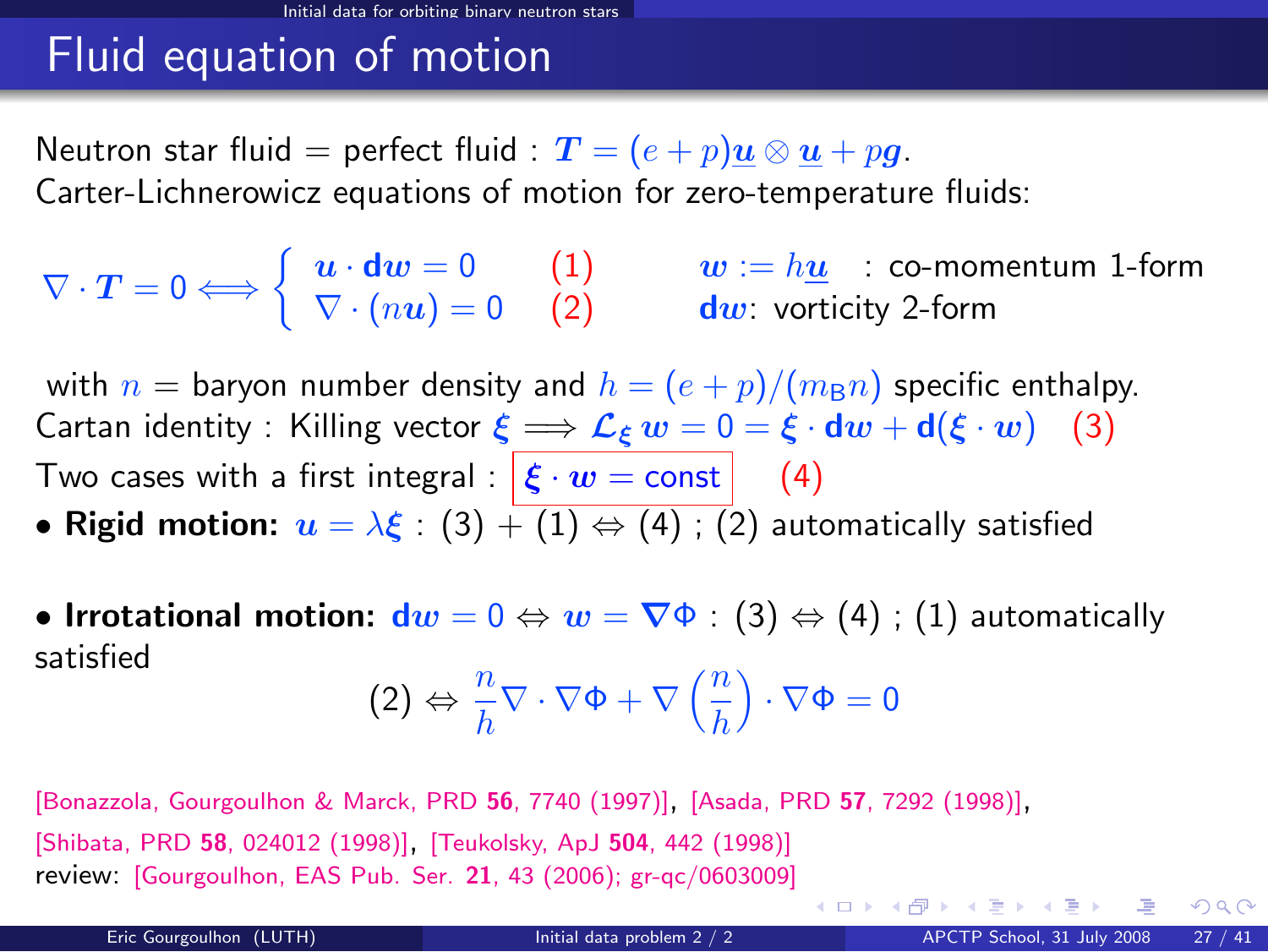## Astrophysical relevance of the two rotation states

• Rigid motion (synchronized binaries) (also called corotating binaries) : the viscosity of neutron star matter is far too low to ensure synchronization of the stellar spins with the orbital motion

[\[Kochanek, ApJ](#page-0-1) <sup>398</sup>, 234 (1992)], [\[Bildsten & Cutler, ApJ](#page-0-1) <sup>400</sup>, 175 (1992)] =⇒ unrealistic state of rotation

• Irrotational motion: good approximation for neutron stars which are not initially millisecond rotators, because then  $\Omega_{\text{spin}} \ll \Omega_{\text{orb}}$  at the late stages.

 $\Omega$ 

**K ロ ト K 何 ト K ヨ ト**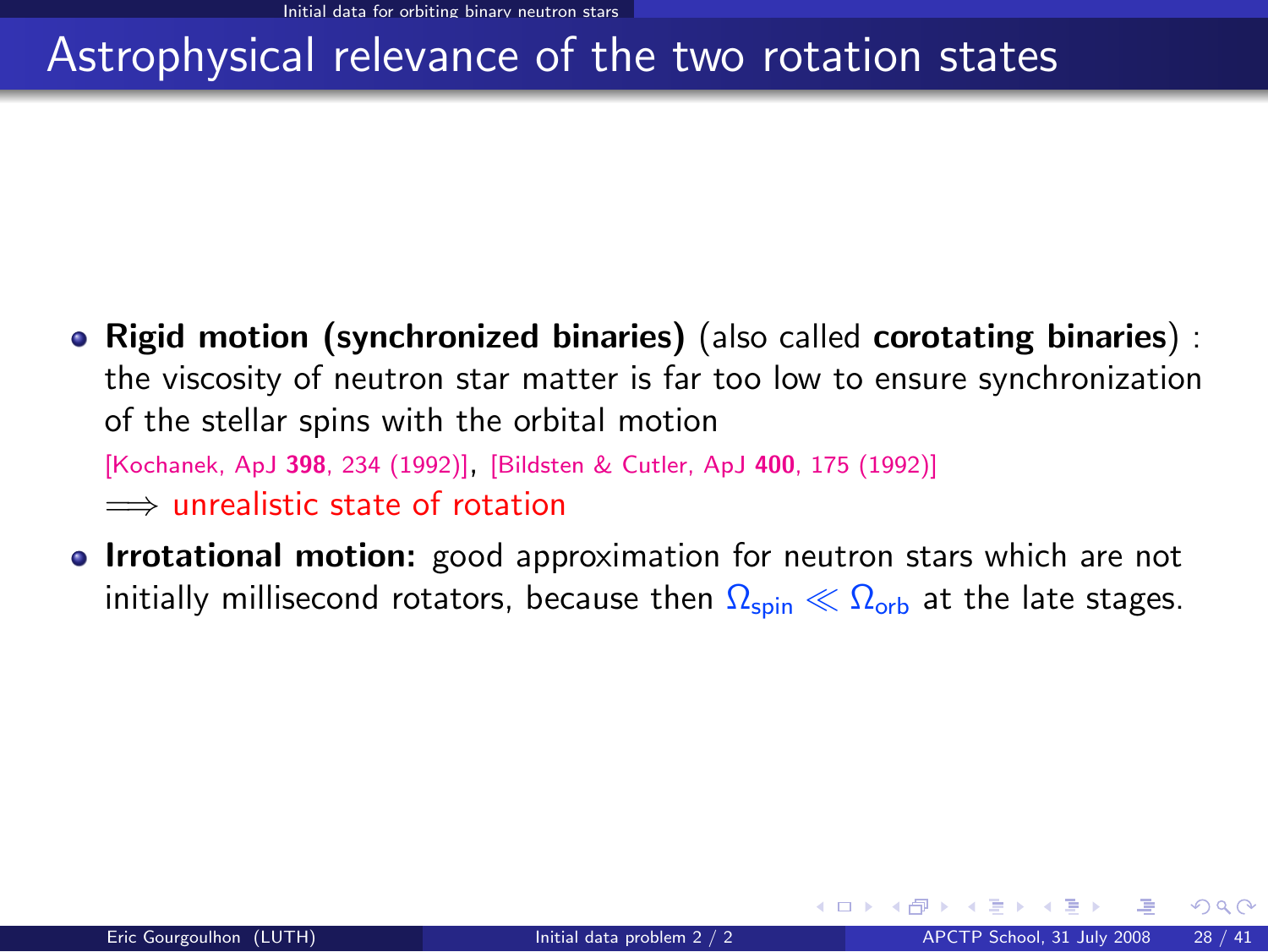## Fluid equations to be solved

Baryon number conservation for irrotational flows:

 $n\Delta\Phi + \mathcal{D}_i n \mathcal{D}^i \Phi = \cdots$ 

 $\rightarrow$  singular ( $n = 0$  at the stellar surface) elliptic equation to be solved for  $\Phi$ .

First integral of fluid motion  $\xi \cdot w = \text{const}$  writes  $hN \frac{\Gamma}{\Gamma_0} = \text{const}$  (5)

- with  $\Gamma$  : Lorentz factor between fluid co-moving observer and co-orbiting obse  $(= 1$  for synchronized binaries)
	- $\Gamma_0$  : Lorentz factor between co-orbiting observer and asymptotically inertial observer

 $\rightarrow$  solve (5) for the specific enthalpy h.

From  $h$  compute the fluid proper energy density  $e$ , pressure  $p$  and baryon number  $n$  via an equation of state:

 $e = e(h), \qquad p = p(h), \qquad n = n(h)$ 

 $QQ$ 

K ロンス 御 > ス ヨ > ス ヨ > ニ ヨ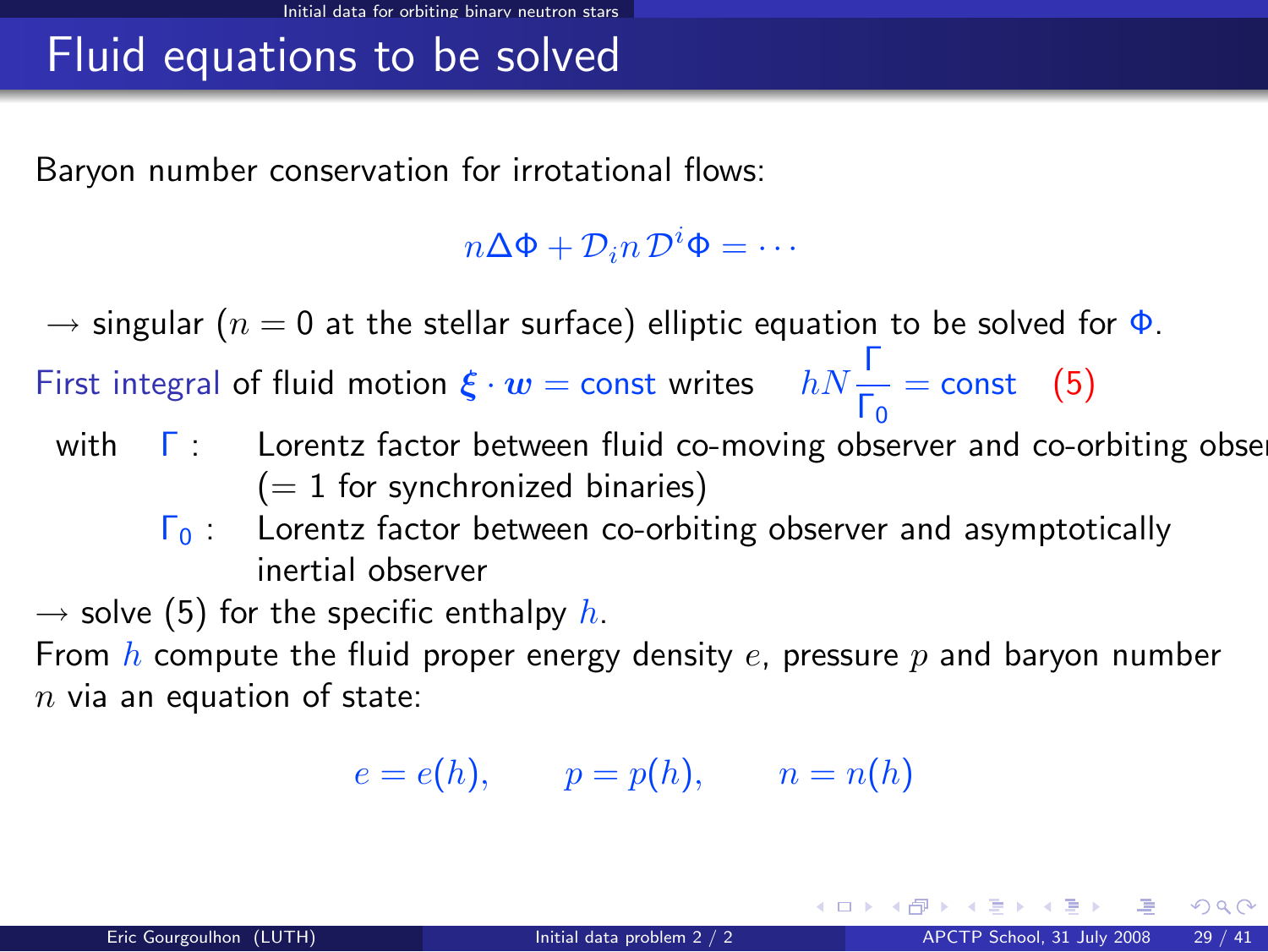First integral of fluid motion:

$$
hN\frac{\Gamma}{\Gamma_0}=\text{const}
$$

The Lorentz factor  $\Gamma_0$  contains  $\Omega$ : at the Newtonian limit,  $\ln \Gamma_0$  is nothing but the centrifugal potential: In Г $_0 \sim \frac{1}{2}$  $\frac{1}{2}(\mathbf{\Omega}\times\mathbf{r})^2$ 

At each step of the iterative procedure,  $\Omega$  and the location of the rotation axis are then determined so that the stellar centers (density maxima) remain at fixed coordinate distance from each other.

∢ <del>□</del> ▶ ∢ n <del>□</del> ▶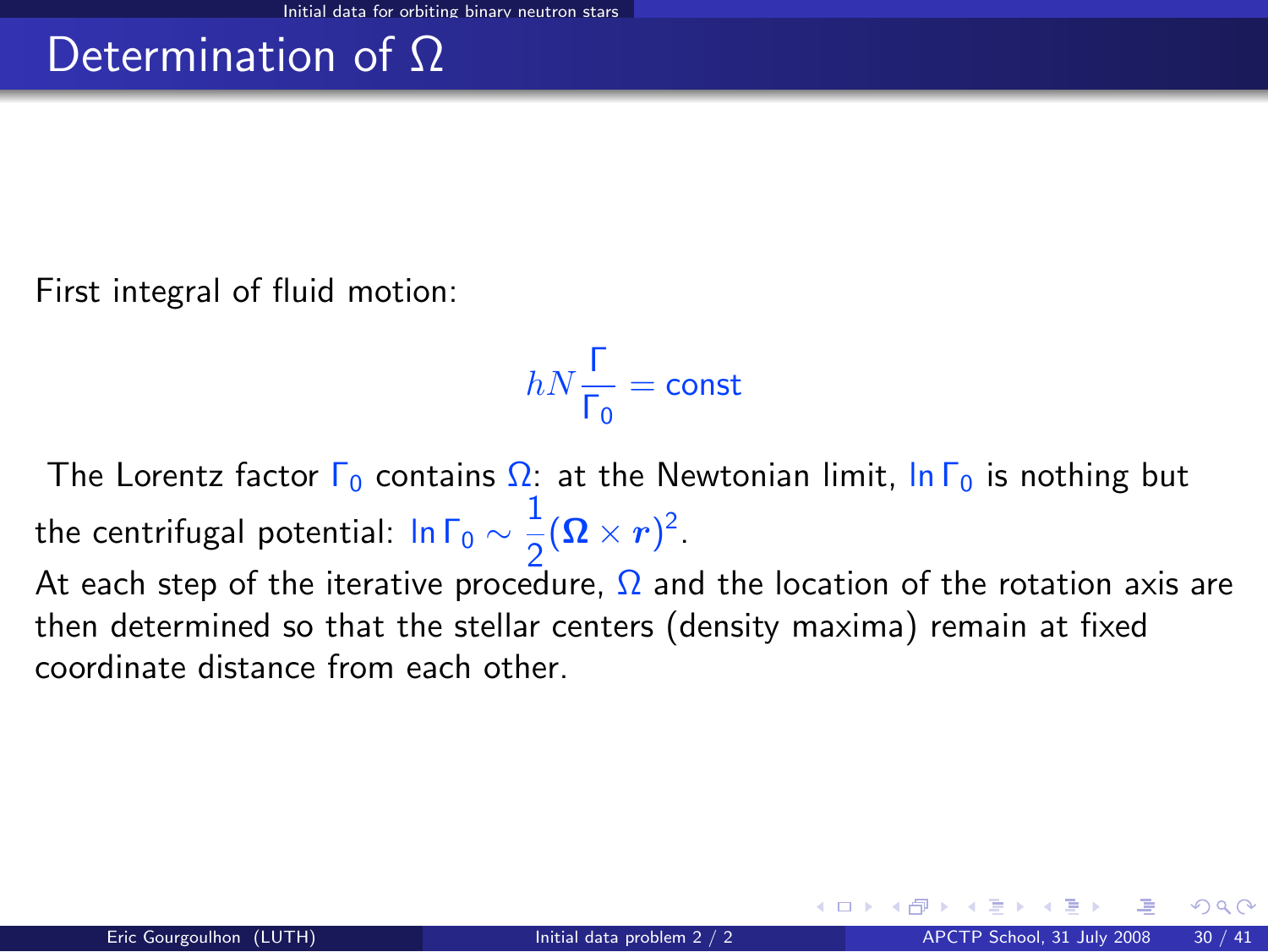### Numerical results

- Polytropic EOS corotating : [\[Baumgarte et al., PRL](http://prola.aps.org/abstract/PRL/v79/i7/p1182_1) 79, 1182 (1997)], [\[Baumgarte et al.,](http://prola.aps.org/abstract/PRD/v57/i12/p7299_1) PRD <sup>57</sup>[, 7299 \(1998\)\]](http://prola.aps.org/abstract/PRD/v57/i12/p7299_1), [\[Marronetti, Mathews & Wilson, PRD](http://publish.aps.org/abstract/PRD/v58/e107503) <sup>58</sup>, 107503 (1998)]
- Polytropic EOS irrotational : [\[Bonazzola, Gourgoulhon & Marck, PRL](http://prola.aps.org/abstract/PRL/v82/i5/p892_1) <sup>82</sup>, 892 (1999)], [\[Gourgoulhon et al., PRD](http://publish.aps.org/abstract/PRD/v63/e064029) <sup>63</sup>, 064029 (2001)], [\[Marronetti, Mathews & Wilson, PRD](http://publish.aps.org/abstract/PRD/v60/e087301) <sup>60</sup>, 087301 [\(2000\)\]](http://publish.aps.org/abstract/PRD/v60/e087301), [\[Uryu & Eriguchi, PRD](http://publish.aps.org/abstract/PRD/v61/e124023) <sup>61</sup>, 124023 (2000)], [\[Uryu & Eriguchi, PRD](http://publish.aps.org/abstract/PRD/v62/e104015) <sup>62</sup>, 104015 (2000)], [\[Taniguchi & Gourgoulhon, PRD](http://publish.aps.org/abstract/PRD/v66/e104019) <sup>66</sup>, 104019 (2002)], [\[Taniguchi & Gourgoulhon, PRD](http://link.aps.org/abstract/PRD/v68/e124025) <sup>68</sup>, 124025 [\(2003\)\]](http://link.aps.org/abstract/PRD/v68/e124025)
- **Nuclear matter EOS** : [Beiger, Gondek-Rosińska, Gourgoulhon, Haensel, Taniguchi & Zdunik, A&A <sup>431</sup>[, 297 \(2005\)\]](http://www.edpsciences.org/10.1051/0004-6361:20041441), [\[Oechslin, Janka & Marek, astro-ph/0611047\]](http://arxiv.org/abs/astro-ph/0611047)
- **Strange quark stars:** [\[Oechslin, Uryu, Poghosyan & Thielemann, MNRAS](#page-0-1) 349, 1469 (2004)], [Limousin, Gondek-Rosińska & Gourgoulhon, PRD 71, 064012 (2005)]

 $\Omega$ 

**←ロ ▶ ← イ 同 →**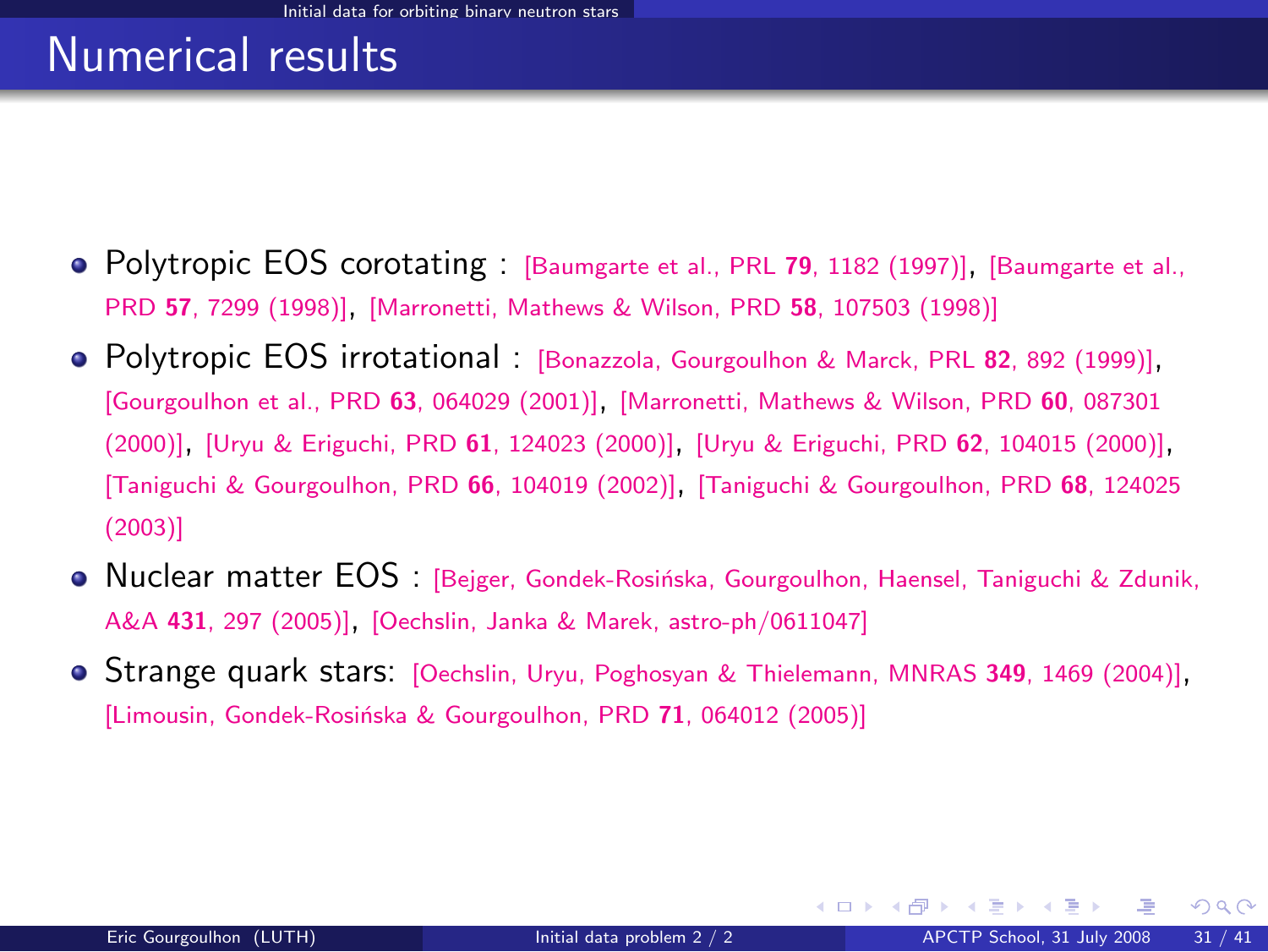### **Results**



[\[Taniguchi & Gourgoulhon, PRD](http://publish.aps.org/abstract/PRD/v66/e104019) 66, 104019 (2002)]

#### First non conformally flat initial data for binary NS:

[\[Uryu, Limousin, Friedman, Gourgoulhon, & Shibata, PRL](#page-0-1) 97, 171101 (2006)]

 $\Omega$ 

4 0 8 4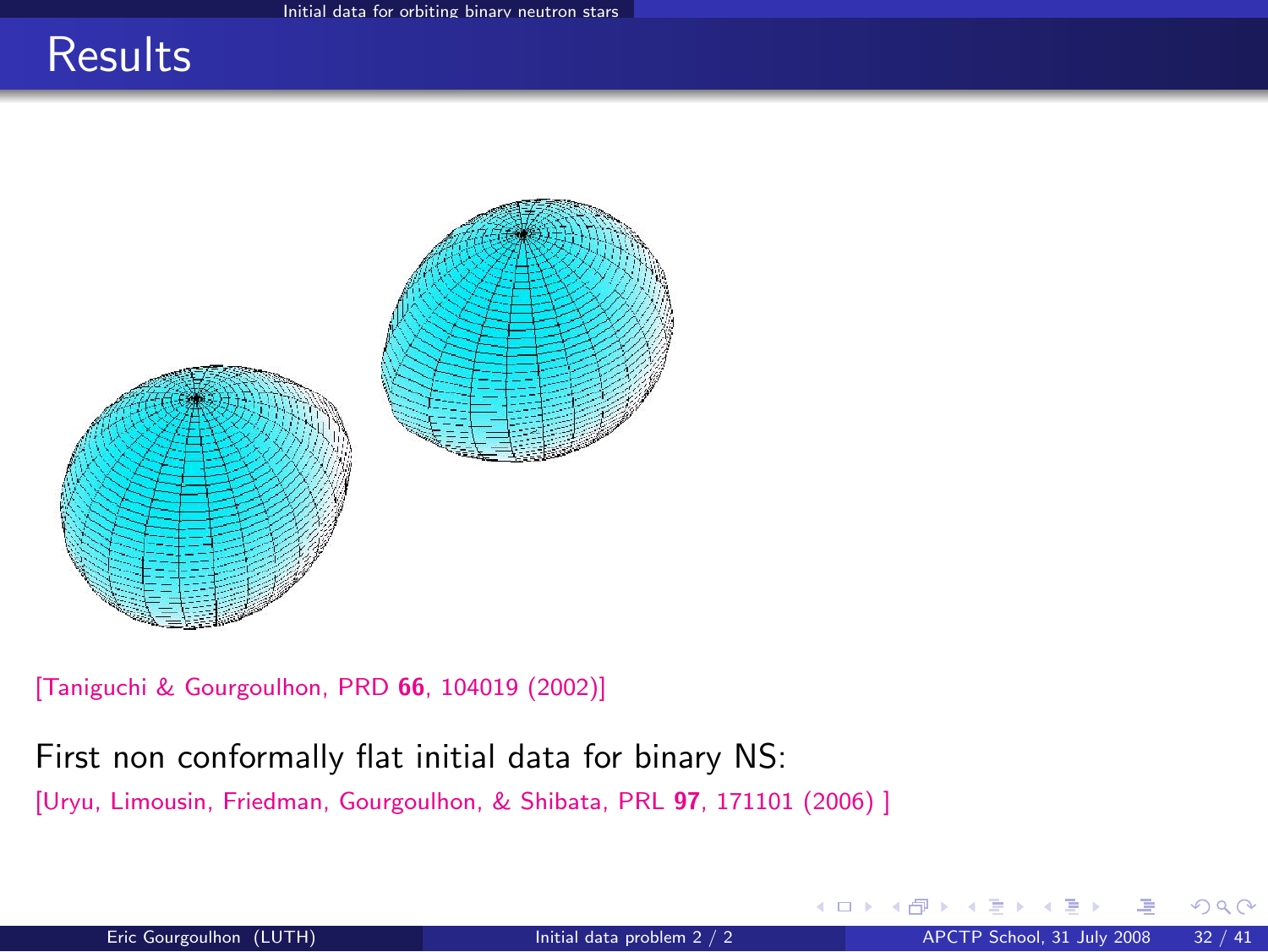## Comparing BH and NS evolutionary sequences

#### Evolutionary sequence:

BH : configurations of decreasing separation with fixed irreducible mass NS : configurations of decreasing separation with fixed baryon mass



[\[Taniguchi & Gourgoulhon, PRD](http://link.aps.org/abstract/PRD/v68/e124025) 68, 124025 (2003)]

4 D F

<span id="page-32-0"></span> $299$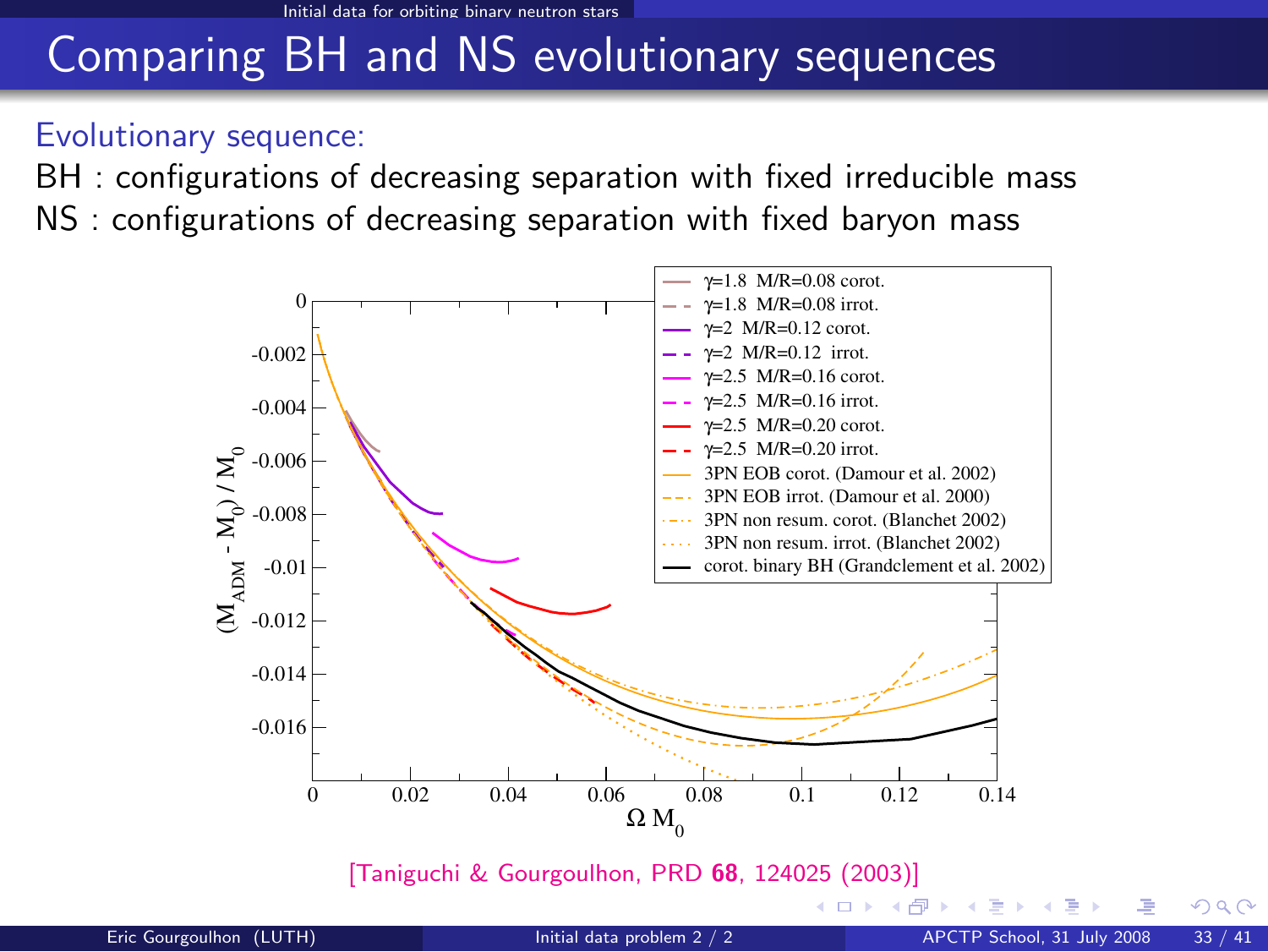### **Outline**

- [Helical symmetry for binary systems](#page-2-0)
- [Initial data for orbiting binary black holes](#page-8-0)
- <sup>3</sup> [Initial data for orbiting binary neutron stars](#page-25-0)
- <sup>4</sup> [Initial data for orbiting black hole neutron star systems](#page-33-0)
	- <sup>5</sup> [References for lectures 1-3](#page-37-0)

**←ロ ▶ ← イ 同 →** 

<span id="page-33-0"></span> $QQ$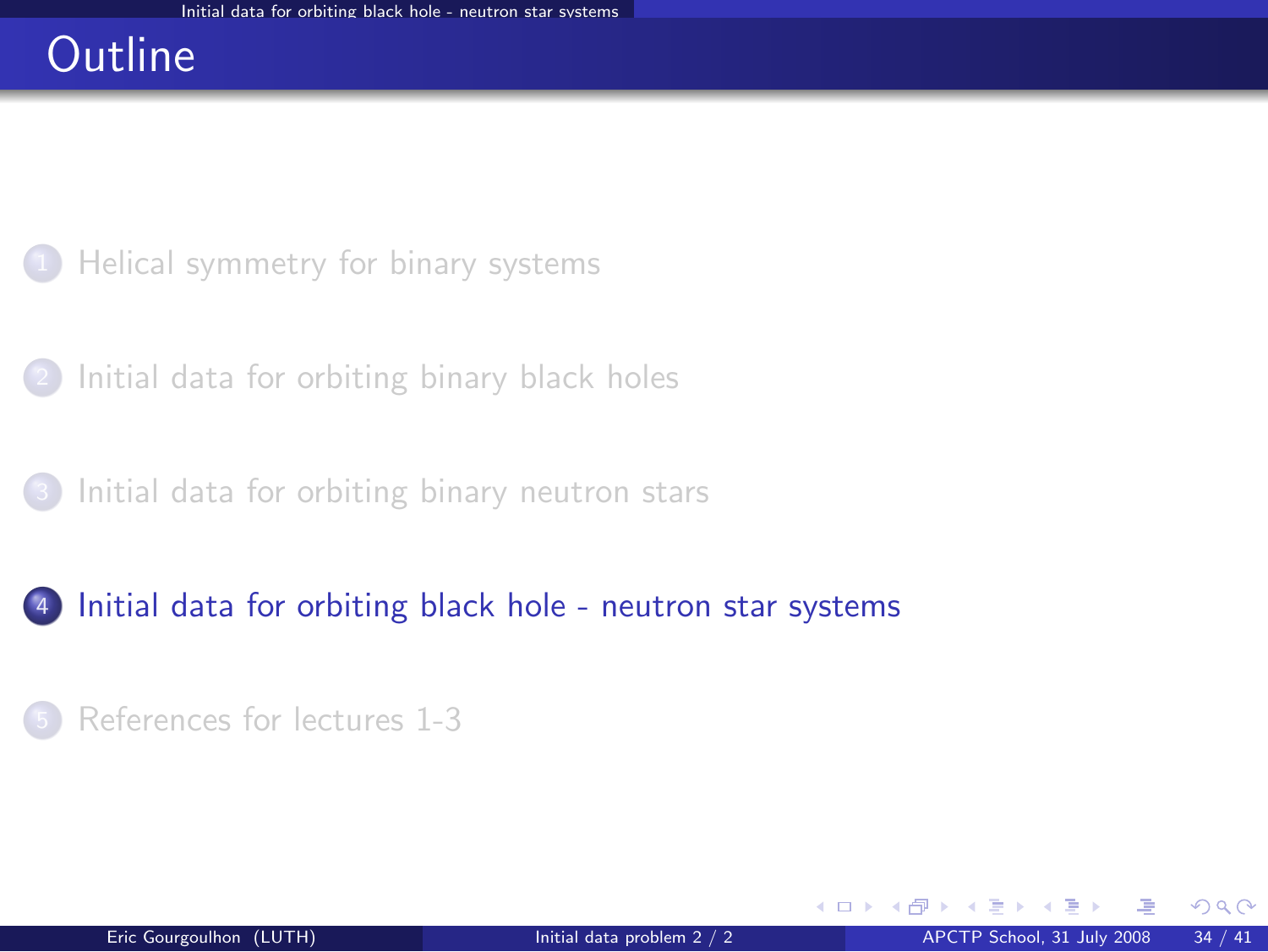## Orbiting BH - NS systems

#### Computations with excised BH

XCTS framework with  $\tilde{\gamma}_{ij} = f_{ij}$  (flat conformal metric),  $K = 0$  (maximal slicing) and  $\dot{\tilde{\gamma}}^{ij}=0, \, \dot{K}=0$  (quasiequilibrium) Irrotational neutron star with polytropic EOS  $\gamma = 2$ 

- **•** [Grandclément, PRD 74[, 124002 \(2006\); PRD](http://link.aps.org/abstract/PRD/v74/e124002) 75, 129903(E)]: irrotational BH, maximum NS compactness  $\Xi = 0.15$ ;  $M_{\text{BH}}/M_{\text{NS}} = 5$
- [\[Taniguchi, Baumgarte, Faber & Shapiro, PRD](http://link.aps.org/abstract/PRD/v75/e084005) <sup>75</sup>, 084005 (2007)] : approx. irrot. BH, max  $\Xi = 0.145$ ,  $1 \leq M_{\text{BH}}/M_{\text{NS}} \leq 10$
- [\[Taniguchi, Baumgarte, Faber & Shapiro, PRD](http://link.aps.org/abstract/PRD/v77/e044003) <sup>77</sup>, 044003 (2008)] : irrot. BH, max  $\Xi = 0.178$ ,  $1 \leq M_{\rm BH}/M_{\rm NS} \leq 10$

[\[Foucart, Kidder, Pfeiffer & Teukolsky, PRD](http://link.aps.org/abstract/PRD/v77/e124051) <sup>77</sup>, 124051 (2008)] : irrot. BH and spinning BH with  $J_{\sf BH} = -0.5 M_{\sf BH}^2$ ,  $\Xi = 0.14$ ,  $M_{\sf BH}/M_{\sf NS} = 1$ alternative choice of free data: Kerr-Schild near the BH:  $\tilde{\gamma}_{ij}=f_{ij}+(\tilde{\gamma}_{ij}^{\mathsf{KS}}-f_{ij})e^{-(r/r_0)^4}$  and  $K=K^{\mathsf{KS}}e^{-(r/r_0)^4}$ 

<span id="page-34-0"></span> $\Omega$ 

メロト メ押 トメミト メミト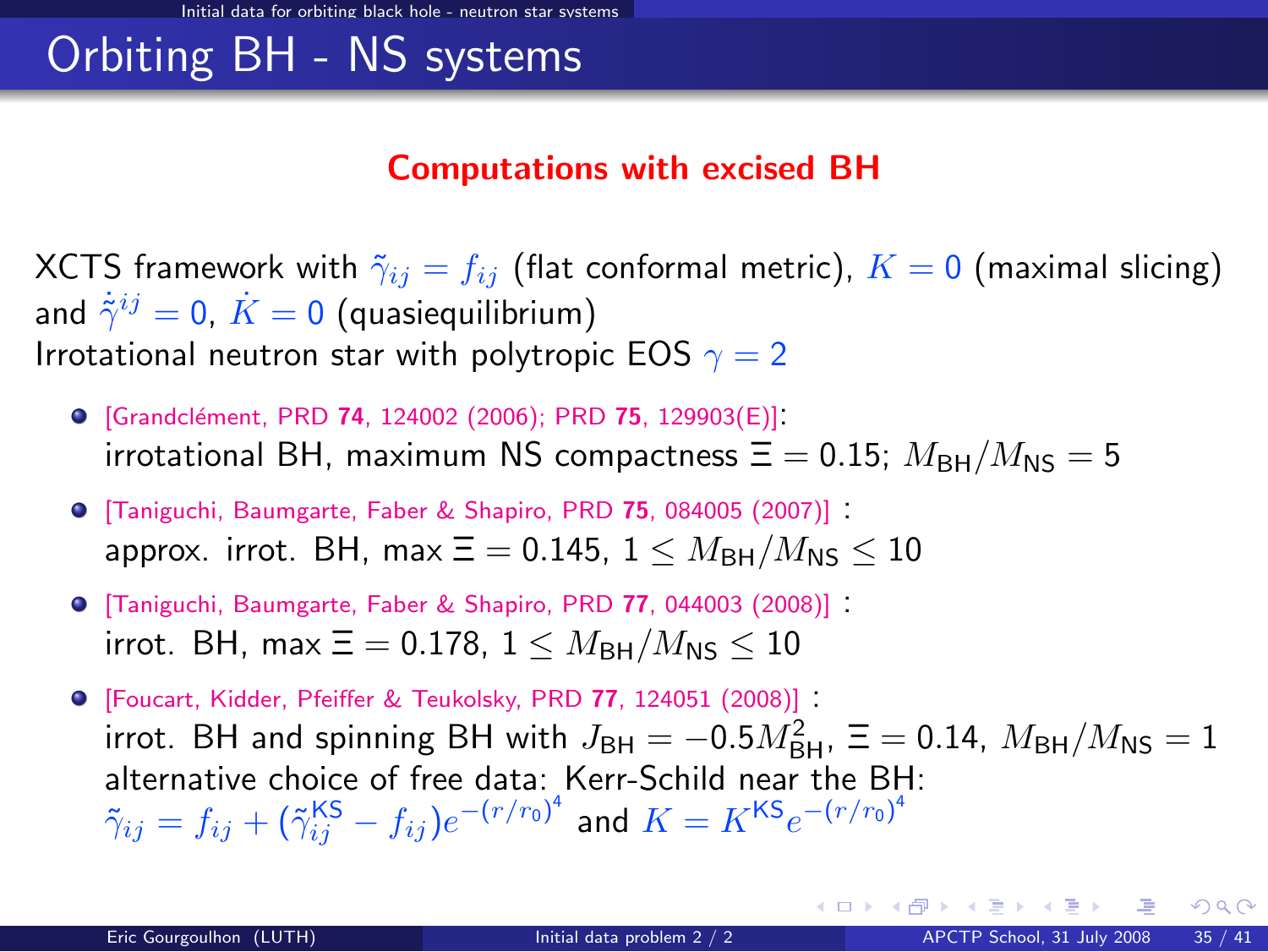## Orbiting BH - NS systems

#### Computations with excised BH

Illustration: Conformal factor  $\Psi$  for a configuration with mass ratio  $M_{\text{BH}}/M_{\text{NS}} = 3$  and NS compactness  $\Xi = 0.145$ 



[\[Taniguchi, Baumgarte, Faber & Shapiro, PRD](http://link.aps.org/abstract/PRD/v77/e044003) 77[, 0](#page-34-0)[440](#page-36-0)[0](#page-34-0)[3 \(2](#page-35-0)[0](#page-36-0)[08](#page-32-0)[\)\]](#page-33-0)

<span id="page-35-0"></span> $\Omega$ 

**← ロ ▶ → イ 同**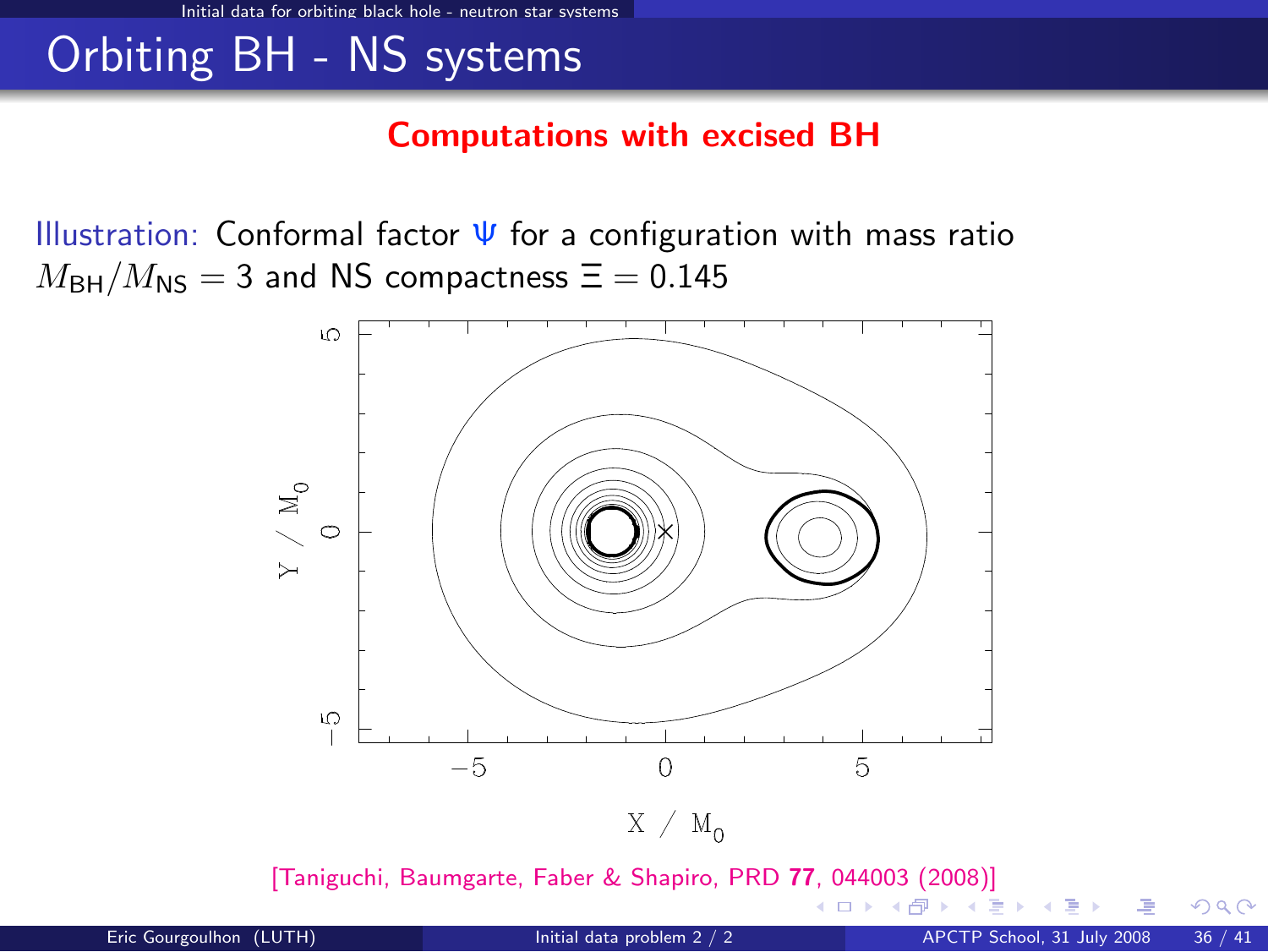## Orbiting BH - NS systems

#### Computations with punctures

Combination of CTT and XCTS with  $\tilde{\gamma}_{ij}=f_{ij}$ ,  $K=0$  and  $\hat{A}_{\text{TT}}^{ij}=0,~\dot{K}=0$ Irrotational black hole Neutron star EOS : polytropic with  $\gamma = 2$ 

- [\[Shibata & Uryu, PRD](http://link.aps.org/abstract/PRD/v74/e121503) <sup>74</sup>, 121503 (2006)], [\[Shibata & Uryu, CQG](http://www.iop.org/EJ/abstract/0264-9381/24/12/S09/) <sup>24</sup>, S125 (2007)] : corotating NS, mass ratio  $2.1 \leq M_{\text{BH}}/M_{\text{NS}} \leq 3.6$
- [\[Shibata & Taniguchi, PRD](http://link.aps.org/abstract/PRD/v77/e084015) <sup>77</sup>, 084015 (2008)] : irrotational NS, mass ratio 2.5  $\leq M_{\rm BH}/M_{\rm NS} \leq 3.5$

<span id="page-36-0"></span> $\Omega$ 

**K ロ ト K 何 ト K ヨ ト K**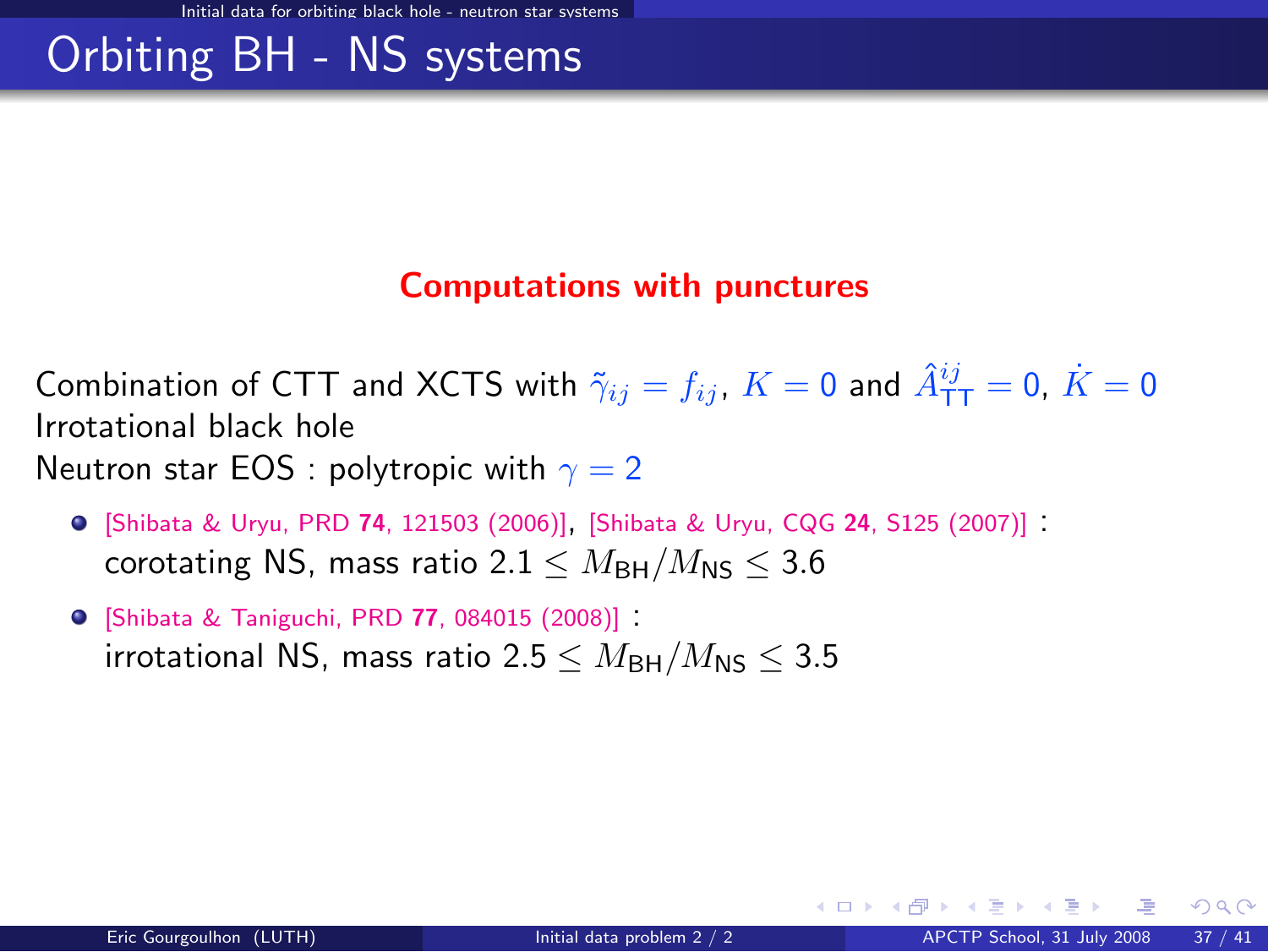## **Outline**

- [Helical symmetry for binary systems](#page-2-0)
- [Initial data for orbiting binary black holes](#page-8-0)
- <sup>3</sup> [Initial data for orbiting binary neutron stars](#page-25-0)
	- [Initial data for orbiting black hole neutron star systems](#page-33-0)

### <sup>5</sup> [References for lectures 1-3](#page-37-0)

**←ロ ▶ ← イ 同 →** 

<span id="page-37-0"></span> $QQ$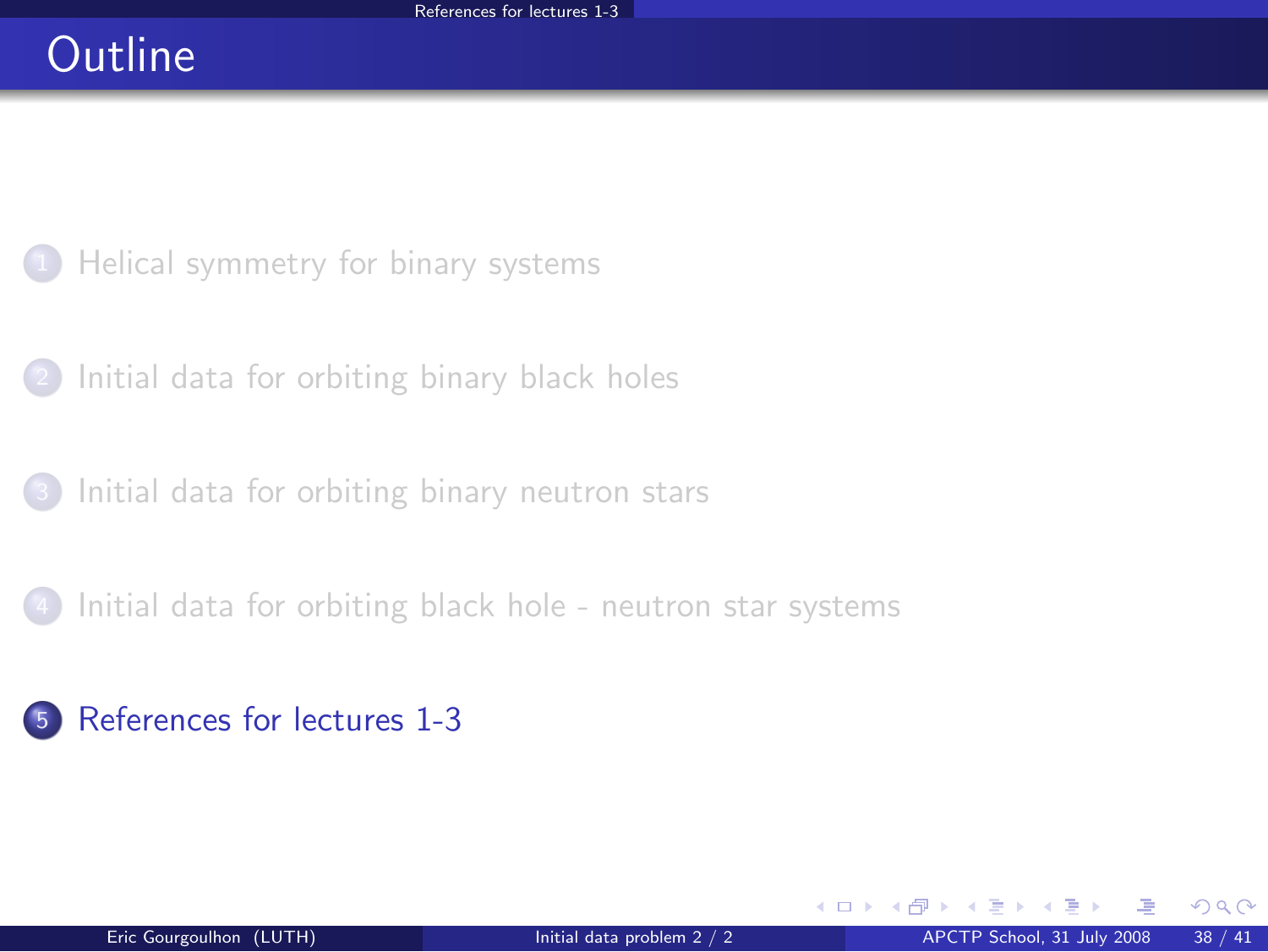## 3+1 formalism and Cauchy problem

- J.W. York : Kinematics and dynamics of general relativity, in Sources of Gravitational Radiation, edited by L.L. Smarr, Cambridge University Press, Cambridge (1979), p. 83.
- Y. Choquet-Bruhat and J.W. York : The Cauchy Problem, in General Relativity and Gravitation, one hundred Years after the Birth of Albert Einstein, Vol. 1, edited by A. Held, Plenum Press, New York (1980), p. 99.
- T.W. Baumgarte and S.L. Shapiro : Numerical relativity and compact binaries, Phys. Rep. 376, 41 (2003).
- $\bullet$  E. Gourgoulhon :  $3+1$  Formalism and Bases of Numerical Relativity, Lectures at Institut Henri Poincaré (Paris, Sept.-Dec. 2006); <http://arxiv.org/abs/gr-qc/0703035>
- $\bullet$  M. Alcubierre : Introduction to 3+1 Numerical Relativity, Oxford University Press (2008).

 $\Omega$ 

イロト イ押 トイヨ トイヨ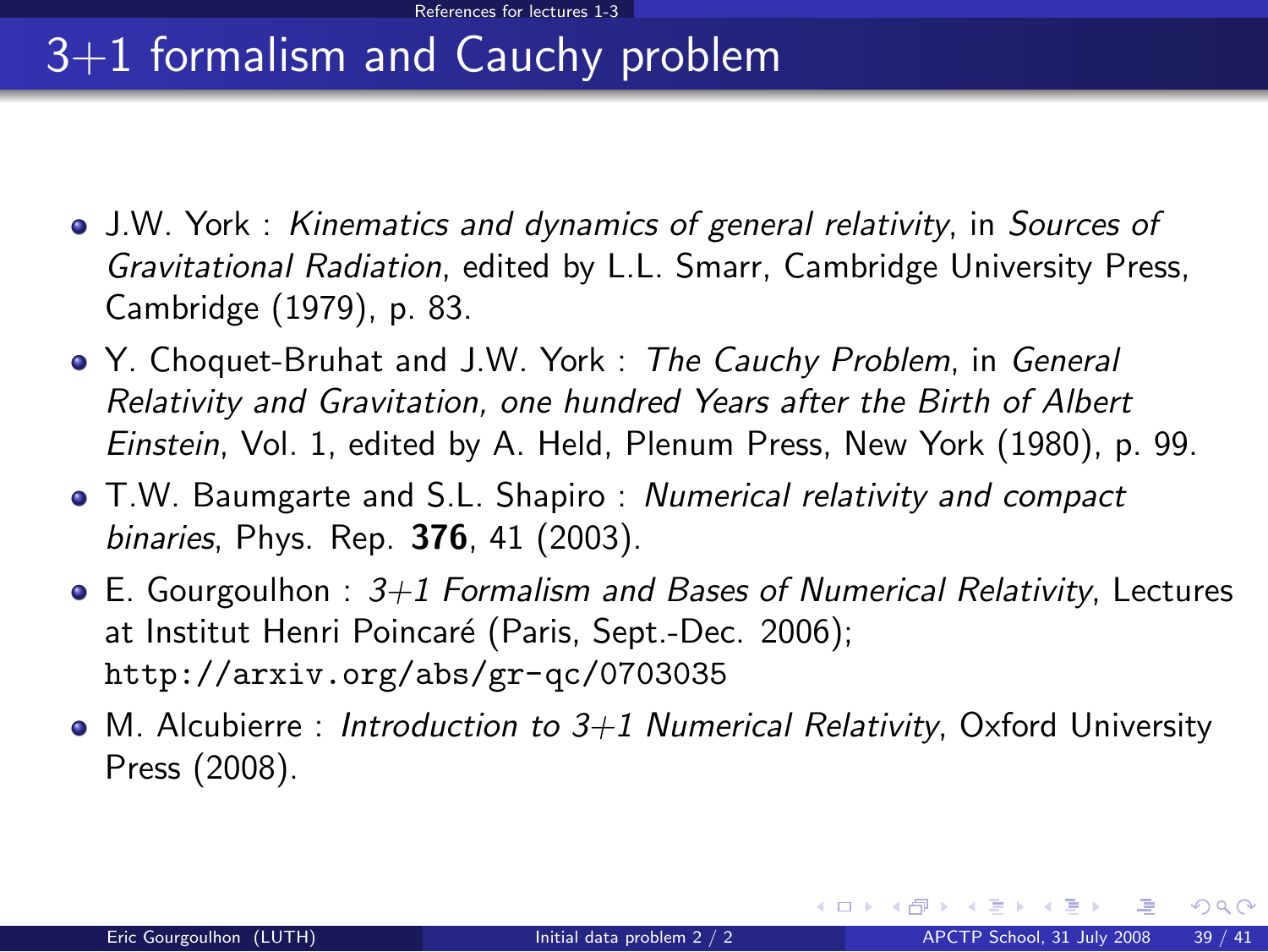### Initial data problem

- G.B. Cook : Initial data for numerical relativity, Living Rev. Relativity 3, 5 (2000); <http://www.livingreviews.org/lrr-2000-5>
- H.P. Pfeiffer : The initial value problem in numerical relativity, in Proceedings Miami Waves Conference 2004; <http://arxiv.org/abs/gr-qc/0412002>
- R. Bartnik and J. Isenberg : The Constraint Equations, in The Einstein Equations and the Large Scale Behavior of Gravitational Fields — 50 years of the Cauchy Problem in General Relativity, edited by P.T. Chrusciel and H. Friedrich, Birkhäuser Verlag, Basel (2004), p. 1.
- $\bullet$  E. Gourgoulhon : Construction of initial data for 3+1 numerical relativity, J. Phys. Conf. Ser. 91, 012001 (2007)

 $\Omega$ 

イロト イ押ト イヨト イ